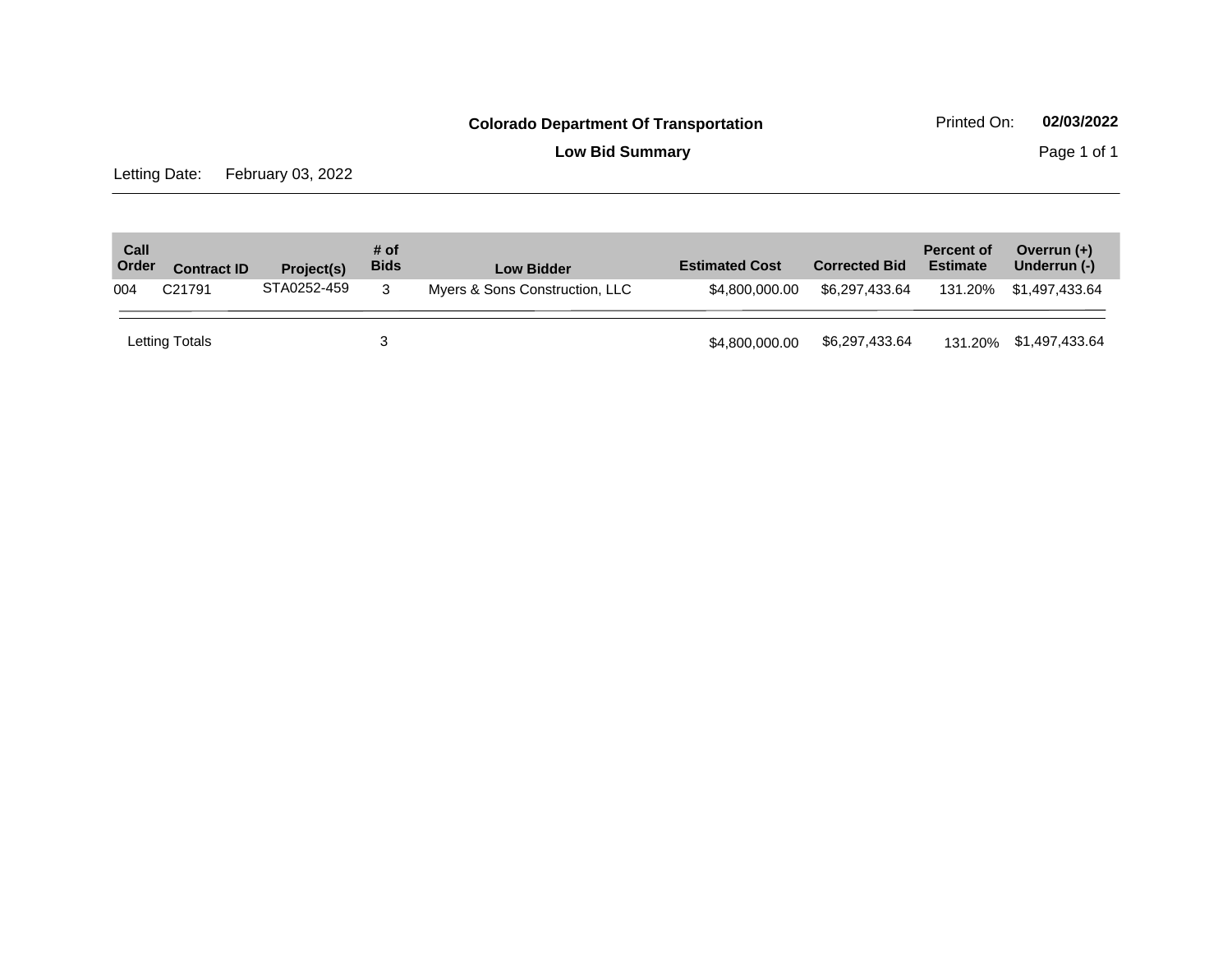|                                                                                                                                                                                                                                                                                                                                       | <b>Colorado Department Of Transportation</b> |                       |  |             |  |  |
|---------------------------------------------------------------------------------------------------------------------------------------------------------------------------------------------------------------------------------------------------------------------------------------------------------------------------------------|----------------------------------------------|-----------------------|--|-------------|--|--|
|                                                                                                                                                                                                                                                                                                                                       |                                              | <b>Vendor Ranking</b> |  | Page 1 of 1 |  |  |
| <b>Contract Description:</b>                                                                                                                                                                                                                                                                                                          | Contract ID:                                 | C <sub>21791</sub>    |  |             |  |  |
| I-25, Concrete Pavement Repair that includes panel removal and replacement, partial and full<br>depth repair, cross stitching, joint sealing, diamond grinding.<br>Also includes: Installation of Wildlife Exclusion Fence, Wildlife Guards; Bridge deck repair;<br>Installation of Guardrail, Signing and Striping, Traffic Control. |                                              |                       |  |             |  |  |

| Rank | <b>Vendor ID</b> | <b>Vendor Name</b>                                         | <b>Total Bid</b> | <b>Percent Of</b><br><b>Low Bid</b> | <b>Percent Of</b><br><b>Estimate</b> |
|------|------------------|------------------------------------------------------------|------------------|-------------------------------------|--------------------------------------|
| 0    | -EST-            | <b>Engineer's Estimate</b>                                 | \$4,800,000.00   | 76.22%                              | 100.00%                              |
|      | 1816             | Myers & Sons Construction, LLC                             | \$6,297,433.64   | 100.00%                             | 131.20%                              |
| 2    | 232A             | AMERICAN CIVIL CONSTRUCTORS, LLC. dba ACC Mountain<br>West | \$7,721,535.59   | 122.61%                             | 160.87%                              |
| 3    | S4792            | VILLALOBOS CONCRETE INC                                    | \$8,303,682.79   | 131.86%                             | 172.99%                              |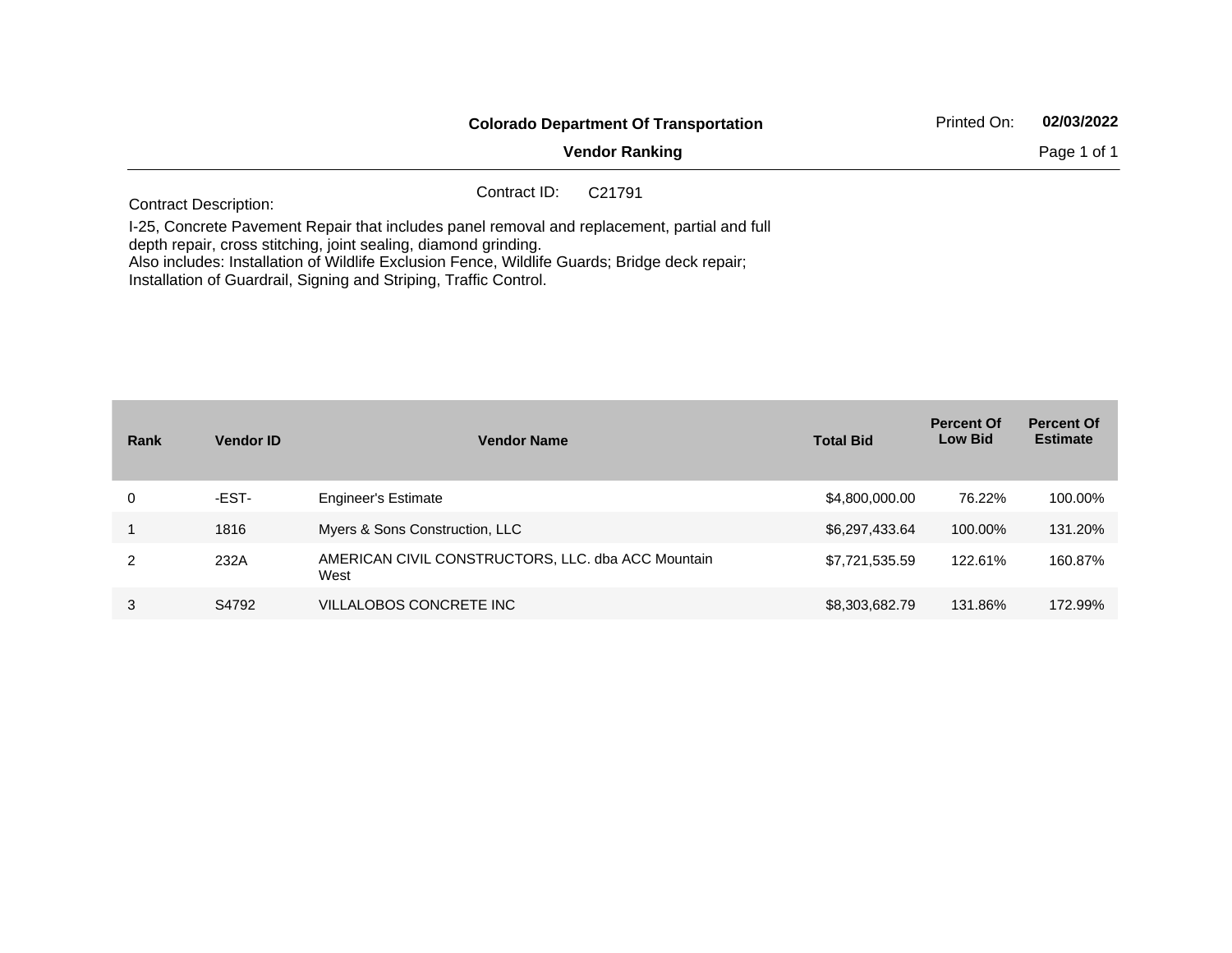| <b>Tabulation of Bids</b> |  |  |  |  |  |  |
|---------------------------|--|--|--|--|--|--|
| Contract ID: C21791       |  |  |  |  |  |  |

|                     |                                                   |              |           | $(0)$ -EST-<br><b>Engineer's Estimate</b> |                      | (1) 1816<br><b>Myers &amp; Sons</b><br><b>Construction, LLC</b> |                      | (2) 232A<br><b>AMERICAN CIVIL</b><br><b>CONSTRUCTORS, LLC</b> |                     |
|---------------------|---------------------------------------------------|--------------|-----------|-------------------------------------------|----------------------|-----------------------------------------------------------------|----------------------|---------------------------------------------------------------|---------------------|
| <b>Item Code</b>    | <b>Description</b>                                | Quantity     |           | <b>Unit Price</b>                         | Amount               | <b>Unit Price</b>                                               | Amount               | <b>Unit Price</b>                                             | <b>Amount</b>       |
| <b>SECTION:</b>     | <b>BID ITEMS</b><br>0001                          |              |           |                                           |                      |                                                                 | LCC:                 |                                                               |                     |
| 201-00000           | Clearing and Grubbing                             | 1.000        | L SI      | 119,152.17000 119,152.17                  |                      | 8.700.00000                                                     | 8.700.00             | 92,000.00000                                                  | 92.000.00           |
|                     | 202-00172 Diamond Grinding Concrete Pavement      | 60,000.000   | <b>SY</b> |                                           | 5.50000 330,000.00   |                                                                 | 5.00000 300,000.00   |                                                               | 10.60000 636,000.00 |
|                     | 202-00210 Removal of Concrete Pavement            | 1.606.000    | <b>SY</b> |                                           | 26.00000 41,756.00   |                                                                 | 146.00000 234,476.00 | 200.00000 321,200.00                                          |                     |
| 202-00220           | Removal of Asphalt Mat                            | 10.000       | <b>SY</b> | 6.71000                                   | 67.10                | 82,50000                                                        | 825.00               | 95.05000                                                      | 950.50              |
| 202-00250           | Removal of Pavement Marking                       | 15,000.000   | SF        | 4.00000                                   | 60.000.00            |                                                                 | 1.25000 18.750.00    | 1.50000                                                       | 22,500.00           |
|                     | 202-00254 Removal of Pavement Marking (12 Inch)   | 5.000.000    | <b>SF</b> | 1.36000                                   | 6,800.00             | 1.25000                                                         | 6,250.00             | 2.30000                                                       | 11,500.00           |
| 202-00503           | <b>Removal of Portions of Present Structure</b>   | 42.000       | <b>SY</b> | 320.00000                                 | 13,440.00            | 387.00000                                                       | 16,254.00            | 1,338.00000                                                   | 56,196.00           |
|                     | 202-01000 Removal of Fence                        | 57,215.000   | LF        | 1.24000                                   | 70,946.60            |                                                                 | 0.50000 28,607.50    |                                                               | 0.65000 37,189.75   |
|                     | 202-01035 Removal of Gate                         | 12.000 EACH  |           | 160.00000                                 | 1,920.00             | 225,00000                                                       | 2,700.00             | 305.12000                                                     | 3,661.44            |
|                     | 202-01130 Removal of Guardrail Type 3             | 720,000      | LF        | 5.00000                                   | 3,600.00             | 5.75000                                                         | 4,140.00             | 7.60000                                                       | 5,472.00            |
|                     | 202-01300 Removal of End Anchorage                | 2,000 EACH   |           | 400.00000                                 | 800.00               | 418.00000                                                       | 836.00               | 551.50000                                                     | 1,103.00            |
|                     | 203-00000 Unclassified Excavation                 | 40,000       | CY        | 48.00000                                  | 1,920.00             | 54.50000                                                        | 2.180.00             | 194.70000                                                     | 7.788.00            |
|                     | 203-00050 Unsuitable Material                     | 10.000       | CY        | 32.00000                                  | 320.00               | 145.75000                                                       | 1,457.50             | 499.35000                                                     | 4,993.50            |
|                     | 203-00060 Embankment Material (Complete In Place) | 160.000      | CY        | 51.00000                                  | 8.160.00             | 45.25000                                                        | 7.240.00             | 151.00000                                                     | 24,160.00           |
| 203-01500 Blading   |                                                   | 15,000 HOUR  |           | 150.00000                                 | 2.250.00             | 290.00000                                                       | 4.350.00             | 365.43000                                                     | 5,481.45            |
| 203-01597 Potholing |                                                   | 600,000 HOUR |           |                                           | 250.00000 150,000.00 | 380.00000 228,000.00                                            |                      | 255.00000 153,000.00                                          |                     |

Page 1 of 15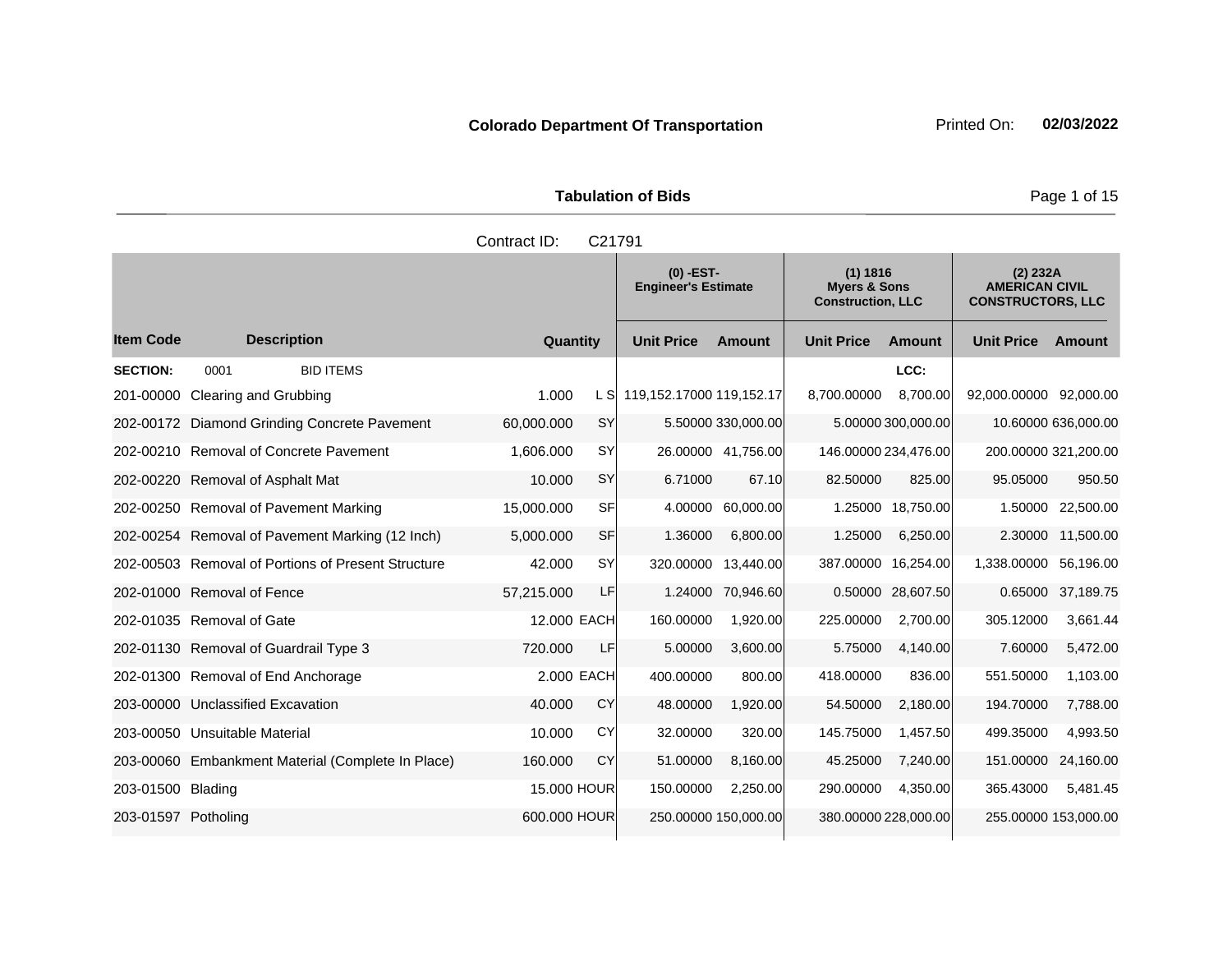**Tabulation of Bids** Page 2 of 15

|                      |                                                     | Contract ID: | C <sub>21791</sub> |                                           |                    |                                                                 |                     |                                                                        |           |
|----------------------|-----------------------------------------------------|--------------|--------------------|-------------------------------------------|--------------------|-----------------------------------------------------------------|---------------------|------------------------------------------------------------------------|-----------|
|                      |                                                     |              |                    | $(0)$ -EST-<br><b>Engineer's Estimate</b> |                    | (1) 1816<br><b>Myers &amp; Sons</b><br><b>Construction, LLC</b> |                     | (2) 232A<br><b>AMERICAN CIVIL</b><br><b>CONSTRUCTORS, LLC</b><br>dba A |           |
| ltem Code            | <b>Description</b>                                  | Quantity     |                    | <b>Unit Price</b>                         | <b>Amount</b>      | <b>Unit Price</b>                                               | <b>Amount</b>       | <b>Unit Price</b>                                                      | Amount    |
| <b>SECTION:</b>      | <b>BID ITEMS</b><br>0001                            |              |                    |                                           |                    |                                                                 | LCC:                |                                                                        |           |
|                      | 203-01598 Potholing (Special)                       | 16,000 EACH  |                    | 2,000.00000                               | 32,000.00          | 380.00000                                                       | 6,080.00            | 600.00000                                                              | 9,600.00  |
|                      | 206-00000 Structure Excavation                      | 300.000      | CY                 |                                           | 54.00000 16,200.00 |                                                                 | 242.75000 72,825.00 | 146.32000                                                              | 43,896.00 |
|                      | 206-00066 Structure Backfill (Flowable Fly Ash)     | 155.000      | CY                 | 257.50000                                 | 39,912.50          |                                                                 | 244.50000 37,897.50 | 246.65000                                                              | 38,230.75 |
|                      | 208-00009 Erosion Log Type 2 (18 Inch)              | 900,000      | LF                 | 10.00000                                  | 9,000.00           |                                                                 | 11.30000 10,170.00  | 15.10000                                                               | 13,590.00 |
| 208-00020 Silt Fence |                                                     | 5,000.000    | LF                 | 1.69000                                   | 8,450.00           | 1.30000                                                         | 6,500.00            | 6.80000                                                                | 34,000.00 |
|                      | 208-00023 Erosion Log (Type 3)(12 Inch)             | 200.000      | LF                 | 7.13000                                   | 1,426.00           | 5.08000                                                         | 1,016.00            | 6.80000                                                                | 1,360.00  |
|                      | 208-00035 Aggregate Bag                             | 200.000      | LF                 | 10.00000                                  | 2,000.00           | 6.65000                                                         | 1,330.00            | 8.90000                                                                | 1,780.00  |
|                      | 208-00046 Pre-fabricated Concrete Washout Structure | 6.000 EACH   |                    | 2,000.00000                               | 12,000.00          | 2,050.00000                                                     | 12,300.00           | 6,544.00000                                                            | 39,264.00 |

208-00056 Storm Drain Inlet Protection (Type III) 100.000 EACH 260.00000 26,000.00 130.00000 13,000.00 173.60000 17,360.00 208-00070 Vehicle Tracking Pad 2.000 EACH 4,000.00000 8,000.00 2,345.00000 4,690.00 3,132.00000 6,264.00 208-00075 Pre-fabricated Vehicle Tracking Pad 2.000 EACH 5,000.00000 10,000.00 17,000.00000 34,000.00 20,000.00000 40,000.00 208-00103 Removal and Disposal of Sediment (Labor) 10.000 HOUR 50.00000 500.00 72.00000 720.00 353.21000 3,532.10

208-00106 Sweeping (Sediment Removal) 200.000 HOUR 150.00000 30,000.00 301.50000 60,300.00 236.10000 47,220.00 208-00107 Removal of Trash 100.000 HOUR 90.00000 9,000.00 123.00000 12,300.00 370.29000 37,029.00

10.000 HOUR 117.01000 1,170.10 87.50000 875.00 229.40000 2,294.00

208-00105 Removal and Disposal of Sediment

(Equipment)

(Type 1)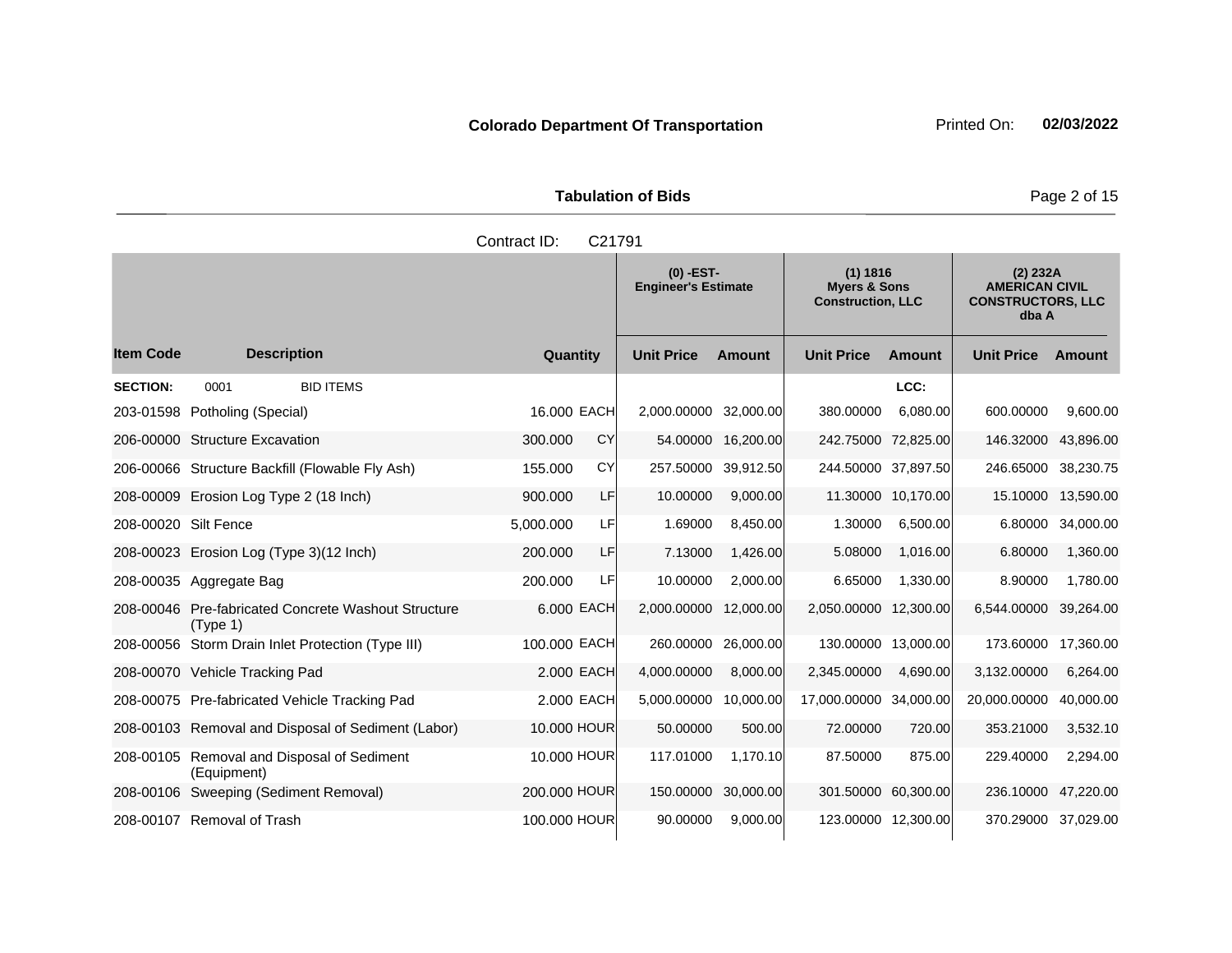**Tabulation of Bids Page 3 of 15** 

|                  |                                                          | Contract ID: | C <sub>21791</sub> |                                           |           |                                                                 |           |                                                                        |           |
|------------------|----------------------------------------------------------|--------------|--------------------|-------------------------------------------|-----------|-----------------------------------------------------------------|-----------|------------------------------------------------------------------------|-----------|
|                  |                                                          |              |                    | $(0)$ -EST-<br><b>Engineer's Estimate</b> |           | (1) 1816<br><b>Myers &amp; Sons</b><br><b>Construction, LLC</b> |           | (2) 232A<br><b>AMERICAN CIVIL</b><br><b>CONSTRUCTORS, LLC</b><br>dba A |           |
| ltem Code        | <b>Description</b>                                       | Quantity     |                    | <b>Unit Price</b>                         | Amount    | <b>Unit Price</b>                                               | Amount    | <b>Unit Price</b>                                                      | Amount    |
| <b>SECTION:</b>  | <b>BID ITEMS</b><br>0001                                 |              |                    |                                           |           |                                                                 | LCC:      |                                                                        |           |
| 208-00207        | <b>Erosion Control Management</b>                        | 200.000      | <b>DAY</b>         | 270.11000                                 | 54,022.00 | 197.00000                                                       | 39,400.00 | 376.50000                                                              | 75,300.00 |
|                  | 210-00810 Reset Ground Sign                              |              | 5,000 EACH         | 500.00000                                 | 2,500.00  | 350.00000                                                       | 1,750.00  | 494.67000                                                              | 2,473.35  |
|                  | 210-00815 Reset Sign Panel                               | 2,000 EACH   |                    | 271.58000                                 | 543.16    | 225.00000                                                       | 450.00    | 291.55000                                                              | 583.10    |
| 212-00702        | <b>Biotic Soil Amendments (Hydraulically</b><br>Applied) | 2,240.000    | LB                 | 1.00000                                   | 2,240.00  | 1.18000                                                         | 2,643.20  | 1.70000                                                                | 3,808.00  |
| 212-00703 Humate |                                                          | 128,000      | <b>LB</b>          | 1.00000                                   | 128.00    | 0.74000                                                         | 94.72     | 1.05000                                                                | 134.40    |
|                  | 212-00704 Mycorrhizae                                    | 12.800       | LB                 | 15.00000                                  | 192.00    | 13.50000                                                        | 172.80    | 19.35000                                                               | 247.68    |
|                  | 212-00707 Seeding (Native) Hydraulic                     |              | 0.640 ACRE         | 800.00000                                 | 512.00    | 4,925.00000                                                     | 3,152.00  | 6,998.47000                                                            | 4,479.02  |

|                  | 208-00207 Erosion Control Management                     | 200.000     | <b>DAY</b> |           | 270.11000 54,022.00  |             | 197.00000 39.400.00  | 376.50000            | 75,300.00 |
|------------------|----------------------------------------------------------|-------------|------------|-----------|----------------------|-------------|----------------------|----------------------|-----------|
|                  | 210-00810 Reset Ground Sign                              |             | 5,000 EACH | 500.00000 | 2,500.00             | 350.00000   | 1,750.00             | 494.67000            | 2,473.35  |
|                  | 210-00815 Reset Sign Panel                               |             | 2.000 EACH | 271.58000 | 543.16               | 225.00000   | 450.00               | 291.55000            | 583.10    |
| 212-00702        | <b>Biotic Soil Amendments (Hydraulically</b><br>Applied) | 2,240.000   | LB         | 1.00000   | 2,240.00             | 1.18000     | 2,643.20             | 1.70000              | 3,808.00  |
| 212-00703 Humate |                                                          | 128,000     | <b>LB</b>  | 1.00000   | 128.00               | 0.74000     | 94.72                | 1.05000              | 134.40    |
|                  | 212-00704 Mycorrhizae                                    | 12.800      | LB         | 15.00000  | 192.00               | 13.50000    | 172.80               | 19.35000             | 247.68    |
| 212-00707        | Seeding (Native) Hydraulic                               |             | 0.640 ACRE | 800.00000 | 512.00               | 4,925,00000 | 3.152.00             | 6,998.47000          | 4,479.02  |
|                  | 217-00020 Herbicide Treatment                            | 60,000 HOUR |            | 150.00000 | 9,000.00             | 175.00000   | 10,500.00            | 248.68000            | 14,920.80 |
|                  | 240-00000 Wildlife Biologist                             | 60,000 HOUR |            | 120.00000 | 7,200.00             | 130.00000   | 7,800.00             | 118.40000            | 7,104.00  |
|                  | 240-00010 Removal of Nests                               | 40,000 HOUR |            | 110.00000 | 4,400.00             | 107.00000   | 4,280.00             | 65.80000             | 2,632.00  |
|                  | 304-06000 Aggregate Base Course (Class 6)                | 220.000     | <b>TON</b> | 40.00000  | 8,800.00             |             | 100.00000 22,000.00  | 69.35000             | 15,257.00 |
|                  | 403-00720 Hot Mix Asphalt (Patching) (Asphalt)           | 10.000      | <b>TON</b> | 200.00000 | 2,000.00             | 531.00000   | 5,310.00             | 712.09000            | 7,120.90  |
| 403-00721        | Hot Mix Asphalt (Patching) (Asphalt)                     | 1,500.000   | SY         |           | 40.00000 60,000.00   |             | 93.00000 139,500.00  | 114.85000 172,275.00 |           |
|                  | 412-00190 Concrete Pavement (Patching)                   | 1,606.000   | SY         |           | 160.00000 256,960.00 |             | 493.50000 792,561.00 | 362.05000 581,452.30 |           |

412-05000 Partial Depth Repair of Concrete Pavement 330.000 SF 300.00000 99,000.00 163.60000 53,988.00 489.60000 161,568.00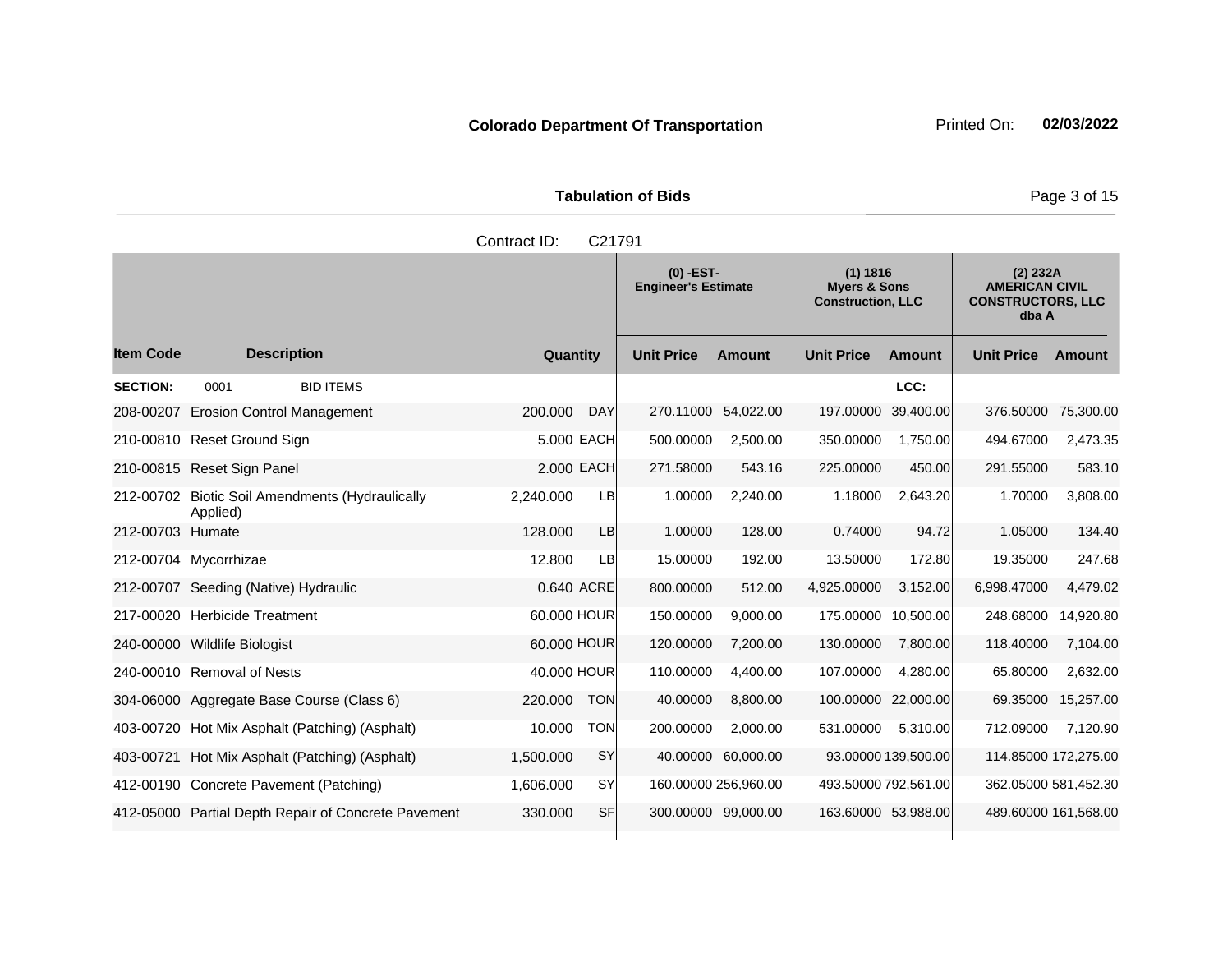**Tabulation of Bids** Page 4 of 15

|                  |                                                  | Contract ID:                              | C <sub>21791</sub>                                              |                                                                        |                             |
|------------------|--------------------------------------------------|-------------------------------------------|-----------------------------------------------------------------|------------------------------------------------------------------------|-----------------------------|
|                  |                                                  | $(0)$ -EST-<br><b>Engineer's Estimate</b> | (1) 1816<br><b>Myers &amp; Sons</b><br><b>Construction, LLC</b> | (2) 232A<br><b>AMERICAN CIVIL</b><br><b>CONSTRUCTORS, LLC</b><br>dba A |                             |
| <b>Item Code</b> | <b>Description</b>                               | Quantity                                  | <b>Unit Price</b><br>Amount                                     | <b>Unit Price</b><br>Amount                                            | <b>Unit Price</b><br>Amount |
| <b>SECTION:</b>  | 0001<br><b>BID ITEMS</b>                         |                                           |                                                                 | LCC:                                                                   |                             |
|                  | 412-05002 Full Depth Repair of Concrete Pavement | <b>SF</b><br>330.000                      | 180.00000<br>59,400.00                                          | 240.00000 79,200.00                                                    | 574.30000 189,519.00        |
| 412-14000        | Sawing and Sealing Concrete Pavement<br>Joints   | LF<br>381,522.900                         | 1.80000 686,741.22                                              | 2.50000 953,807.25                                                     | 2.25000 858,426.53          |
| 412-15000        | Routing and Sealing Concrete Pavement<br>Cracks  | LF<br>1,056.550                           | 29,583.40<br>28.00000                                           | 11,886.19<br>11.25000                                                  | 26,994.85<br>25.55000       |
| 412-15060        | Repair Concrete Cracks (Stitch)                  | 493.000 EACH                              | 17,600.10<br>35,70000                                           | 119.00000<br>58,667.00                                                 | 22,678.00<br>46.00000       |
|                  | 519-03035 Place Thin Bonded Overlay (Polyester   | <b>SY</b><br>42.000                       | 2,520.00<br>60.00000                                            | 965.00000<br>40,530.00                                                 | 15,569.40<br>370.70000      |

601-10400 Drilled Hole 100.000 EACH 80.00000 8,000.00 93.00000 9,300.00 121.51000 12,151.00

606-01340 End Anchorage Type 3D 3.000 EACH 920.00000 2,760.00 1,418.00000 4,254.00 1,871.00000 5,613.00 606-02003 End Anchorage (Nonflared) 11.000 EACH 3,800.00000 41,800.00 3,384.00000 37,224.00 4,465.00000 49,115.00 607-00005 End Post 32.000 EACH 320.00000 10,240.00 656.00000 20,992.00 898.25000 28,744.00 607-00010 Corner and Line Brace Post 258.000 EACH 360.00000 92,880.00 811.00000 209,238.00 950.00000 245,100.00 607-11350 Fence Deer 58,249.000 LF 7.86000 457,837.14 10.12000 589,479.88 12.00000 698,988.00 607-11360 Fence Deer (Special) 580.000 LF 10.90000 6,322.00 14.00000 8,120.00 19.15000 11,107.00

92.000 CF 240.00000 22,080.00 569.30000 52,375.60 319.05000 29,352.60

5,250.000 LF 36.00000 189,000.00 32.60000 171,150.00 35.00000 183,750.00

Concrete)

Concrete)

System)

519-03055 Furnish Thin Bonded Overlay (Polyester

606-00302 Guardrail Type 3 (31 Inch Midwest Guardrail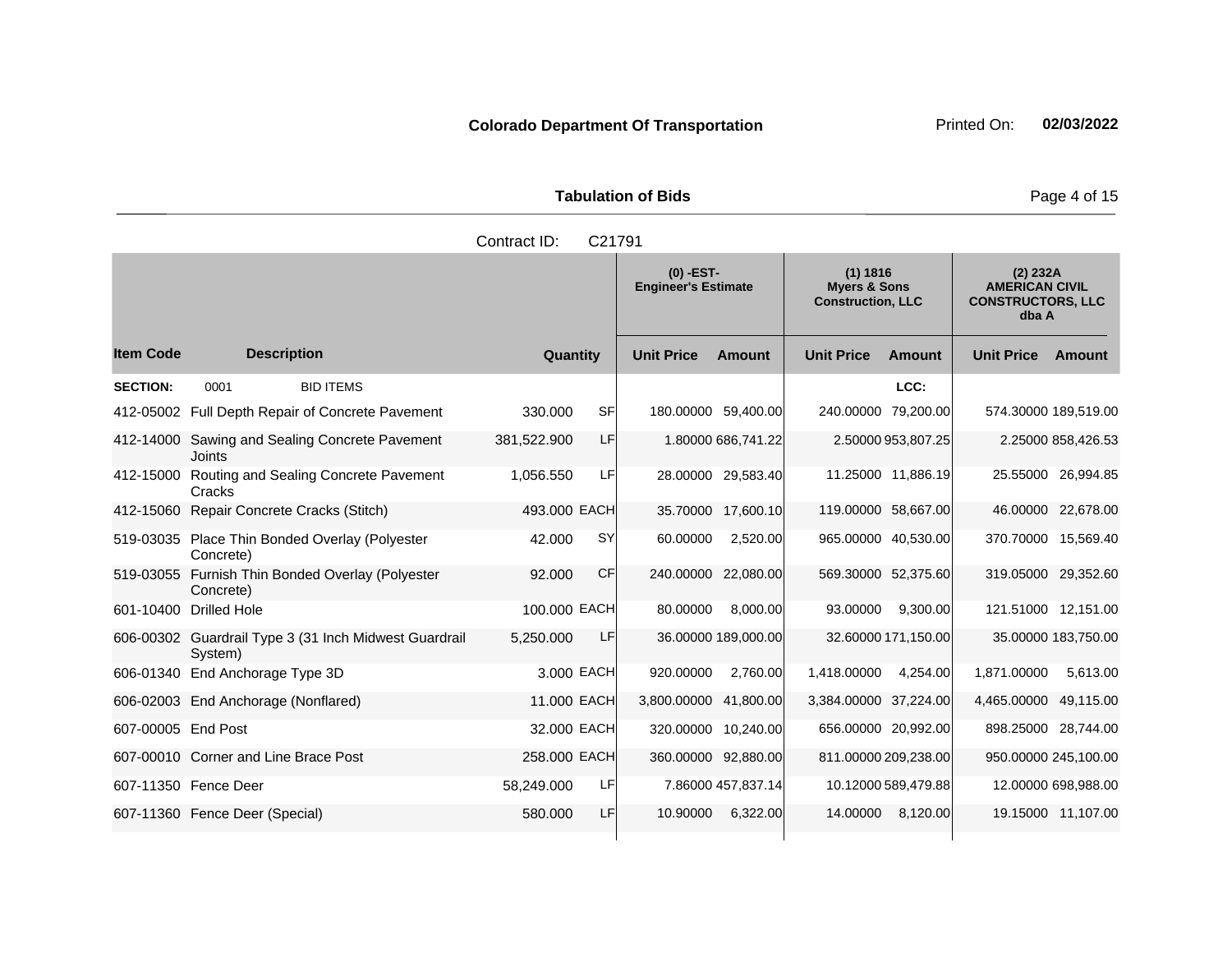| <b>Tabulation of Bids</b> |  |  |  |  |  |  |  |
|---------------------------|--|--|--|--|--|--|--|
| Contract $ID: C21791$     |  |  |  |  |  |  |  |

|                     |                                                                           |              |           | $(0)$ -EST-<br><b>Engineer's Estimate</b> |                    | (1) 1816<br><b>Myers &amp; Sons</b><br><b>Construction, LLC</b> |                     | (2) 232A<br><b>AMERICAN CIVIL</b><br><b>CONSTRUCTORS, LLC</b><br>dba A |                     |
|---------------------|---------------------------------------------------------------------------|--------------|-----------|-------------------------------------------|--------------------|-----------------------------------------------------------------|---------------------|------------------------------------------------------------------------|---------------------|
| <b>Item Code</b>    | <b>Description</b>                                                        | Quantity     |           | <b>Unit Price</b>                         | Amount             | <b>Unit Price</b>                                               | Amount              | <b>Unit Price</b>                                                      | Amount              |
| <b>SECTION:</b>     | <b>BID ITEMS</b><br>0001                                                  |              |           |                                           |                    |                                                                 | LCC:                |                                                                        |                     |
|                     | 607-11525 Fence (Plastic)                                                 | 5.000.000    | LF        |                                           | 3.03000 15,150.00  | 1.88000                                                         | 9.400.00            |                                                                        | 2.45000 12.250.00   |
|                     | 607-60002 Game Ramp                                                       | 31.000 EACH  |           | 8,000.00000 248,000.00                    |                    | 9,155.00000 283,805.00                                          |                     | 7,500.00000 232,500.00                                                 |                     |
|                     | 607-60116 16 Foot Gate                                                    | 1.000 EACH   |           | 3,072.00000                               | 3,072.00           | 2,750.00000                                                     | 2,750.00            | 3,766.00000                                                            | 3,766.00            |
|                     | 608-00000 Concrete Sidewalk                                               | 15.000       | <b>SY</b> | 250.00000                                 | 3,750.00           | 350.00000                                                       | 5,250.00            | 127.65000                                                              | 1,914.75            |
|                     | 609-60011 Curb Type 6 (Section M)                                         | 30.000       | <b>LF</b> | 40.00000                                  | 1,200.00           | 160.00000                                                       | 4,800.00            | 19.15000                                                               | 574.50              |
|                     | 611-00029 28 Ft Deer Guard                                                | 2.000 EACH   |           | 75,000.00000 150,000.00                   |                    | 2,500.00000                                                     | 5.000.00            | 200,000.00000 400,000.00                                               |                     |
| 612-00052 Reflector |                                                                           | 600.000 EACH |           |                                           | 47.00000 28,200.00 | 65.00000                                                        | 39,000.00           |                                                                        | 92.75000 55,650.00  |
|                     | 612-00060 Reflector (Median Barrier)                                      | 300.000 EACH |           |                                           | 41.91000 12,573.00 |                                                                 | 100.00000 30,000.00 |                                                                        | 142.70000 42,810.00 |
|                     | 612-01080 Barrier Striping (6 Inch)                                       | 8,600.000    | LF        |                                           | 2.50000 21,500.00  |                                                                 | 4.00000 34,400.00   |                                                                        | 2.53000 21,758.00   |
|                     | 613-01200 2 Inch Electrical Conduit (Plastic)                             | 20.000       | LF        | 30.81000                                  | 616.20             | 44.00000                                                        | 880.00              | 32.75000                                                               | 655.00              |
|                     | 613-07002 Type Two Pull Box                                               | 2.000 EACH   |           | 1,354.43000                               | 2,708.86           | 2,645.00000                                                     | 5,290.00            | 1,832.00000                                                            | 3,664.00            |
| 613-10000 Wiring    |                                                                           | 1.000        | L S       | 6,500.00000                               | 6,500.00           | 2,444.00000                                                     | 2,444.00            | 1,745.00000                                                            | 1,745.00            |
|                     | 614-00012 Sign Panel (Class II)                                           | 372,000      | <b>SF</b> | 27.00000                                  | 10,044.00          | 26.00000                                                        | 9,672.00            | 37.10000                                                               | 13,801.20           |
|                     | 614-00200 Steel Signpost (U-2)                                            | 108,000      | LF        | 27,00000                                  | 2,916.00           | 35.00000                                                        | 3.780.00            | 49.47000                                                               | 5,342.76            |
|                     | 614-01583 Steel Sign Support (2-1/2 In Round Sch 80)<br>(Post & Slipbase) | 10.000 EACH  |           | 500.00000                                 | 5,000.00           | 450.00000                                                       | 4,500.00            | 642.20000                                                              | 6,422.00            |

**Page 5 of 15**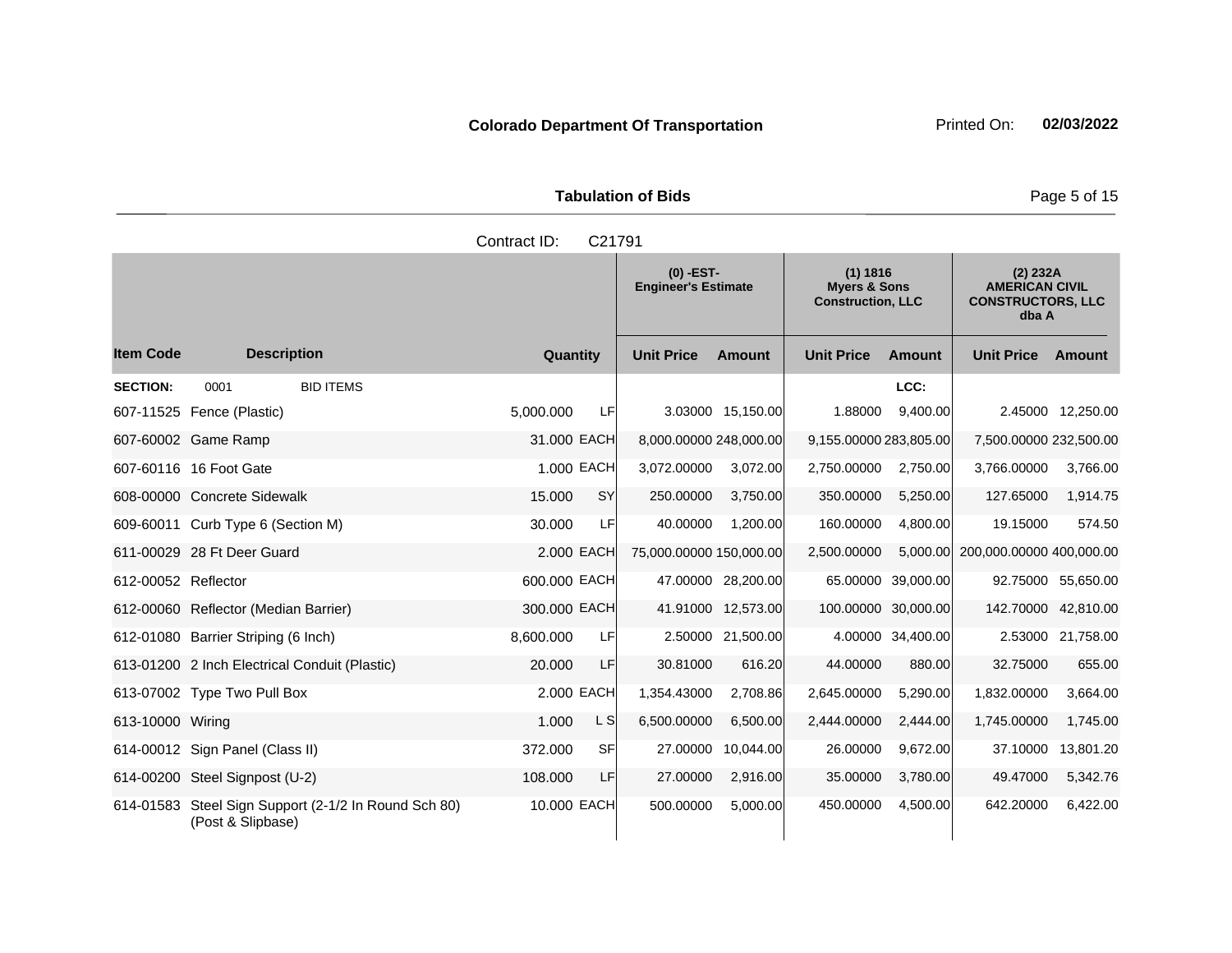| <b>Tabulation of Bids</b> |                     |  |  |  |  |  |  |
|---------------------------|---------------------|--|--|--|--|--|--|
|                           | Contract ID: C21791 |  |  |  |  |  |  |

|                    |                                                           |              |            | $(0)$ -EST-<br><b>Engineer's Estimate</b> |                      | (1) 1816<br><b>Myers &amp; Sons</b><br><b>Construction, LLC</b> |                     | (2) 232A<br><b>AMERICAN CIVIL</b><br><b>CONSTRUCTORS, LLC</b><br>dba A |                     |
|--------------------|-----------------------------------------------------------|--------------|------------|-------------------------------------------|----------------------|-----------------------------------------------------------------|---------------------|------------------------------------------------------------------------|---------------------|
| <b>Item Code</b>   | <b>Description</b>                                        | Quantity     |            | <b>Unit Price</b>                         | Amount               | <b>Unit Price</b>                                               | Amount              | <b>Unit Price</b>                                                      | Amount              |
| <b>SECTION:</b>    | <b>BID ITEMS</b><br>0001                                  |              |            |                                           |                      |                                                                 | LCC:                |                                                                        |                     |
| 614-80001          | Flashing Beacon (Solar Powered)                           | 2.000 EACH   |            | 3,400.00000                               | 6,800.00             | 9,500.00000 19,000.00                                           |                     | 5,842.00000 11,684.00                                                  |                     |
|                    | 614-80385 Rumble Strip                                    | 120,000.000  | LF         | 0.30000                                   | 36,000.00            |                                                                 | 1.25000 150,000.00  |                                                                        | 0.70000 84,000.00   |
|                    | 620-00002 Field Office (Class 2)                          | 1.000 EACH   |            | 28,000.00000                              | 28,000.00            | 68,000.00000 68,000.00                                          |                     | 84,690.00000                                                           | 84,690.00           |
|                    | 620-00012 Field Laboratory (Class 2)                      | 1.000 EACH   |            | 26,000.00000                              | 26,000.00            | 61,225.00000 61,225.00                                          |                     | 59,200.00000                                                           | 59,200.00           |
|                    | 620-00020 Sanitary Facility                               | 1.000 EACH   |            | 2,500.00000                               | 2,500.00             | 14,000.00000 14,000.00                                          |                     | 19,090.00000 19,090.00                                                 |                     |
|                    | 625-00001 Construction Surveying (Hourly)                 | 150.000 HOUR |            |                                           | 183.75000 27,562.50  |                                                                 | 220.00000 33,000.00 |                                                                        | 282.30000 42,345.00 |
|                    | 626-00000 Mobilization                                    | 1.000        | L SI       | 400,000.00000 400,000.00                  |                      | 201,000.00000 201,000.00                                        |                     | 539,676.00000 539,676.00                                               |                     |
|                    | 626-01113 Public Information Management (Tier III)        | 200.000      | <b>DAY</b> |                                           | 80.00000 16,000.00   |                                                                 | 75.00000 15,000.00  |                                                                        | 100.00000 20,000.00 |
|                    | 627-00008 Modified Epoxy Pavement Marking                 | 124.000      | GAL        | 100.00000                                 | 12,400.00            |                                                                 | 225.00000 27,900.00 | 147.80000 18,327.20                                                    |                     |
|                    | 627-00013 Pavement Marking Paint (High Build)             | 71.000       | GAL        | 104.00000                                 | 7,384.00             | 125.00000                                                       | 8,875.00            | 126.70000                                                              | 8,995.70            |
| 627-01010          | Preformed Plastic Pavement Marking (Type<br>$I$ )(Inlaid) | 5,150.000    | <b>SF</b>  | 17.42000                                  | 89,713.00            |                                                                 | 12.00000 61,800.00  |                                                                        | 20.95000 107,892.50 |
| 627-02010          | Preformed Plastic Pavement Marking (Type<br>II) (Inlaid)  | 203.000      | SF         | 20.00000                                  | 4.060.00             | 15.00000                                                        | 3.045.00            | 25.35000                                                               | 5.146.05            |
| 630-00000 Flagging |                                                           | 150.000 HOUR |            | 30.00000                                  | 4,500.00             | 35.90000                                                        | 5,385.00            | 45.80000                                                               | 6,870.00            |
|                    | 630-00007 Traffic Control Inspection                      | 74.000       | DAY        |                                           | 300.00000 22,200.00  |                                                                 | 373.00000 27,602.00 | 475.15000 35,161.10                                                    |                     |
|                    | 630-00012 Traffic Control Management                      | 185.000      | <b>DAY</b> |                                           | 900.00000 166,500.00 | 1,415.00000 261,775.00                                          |                     | 2,382.00000 440,670.00                                                 |                     |

Page 6 of 15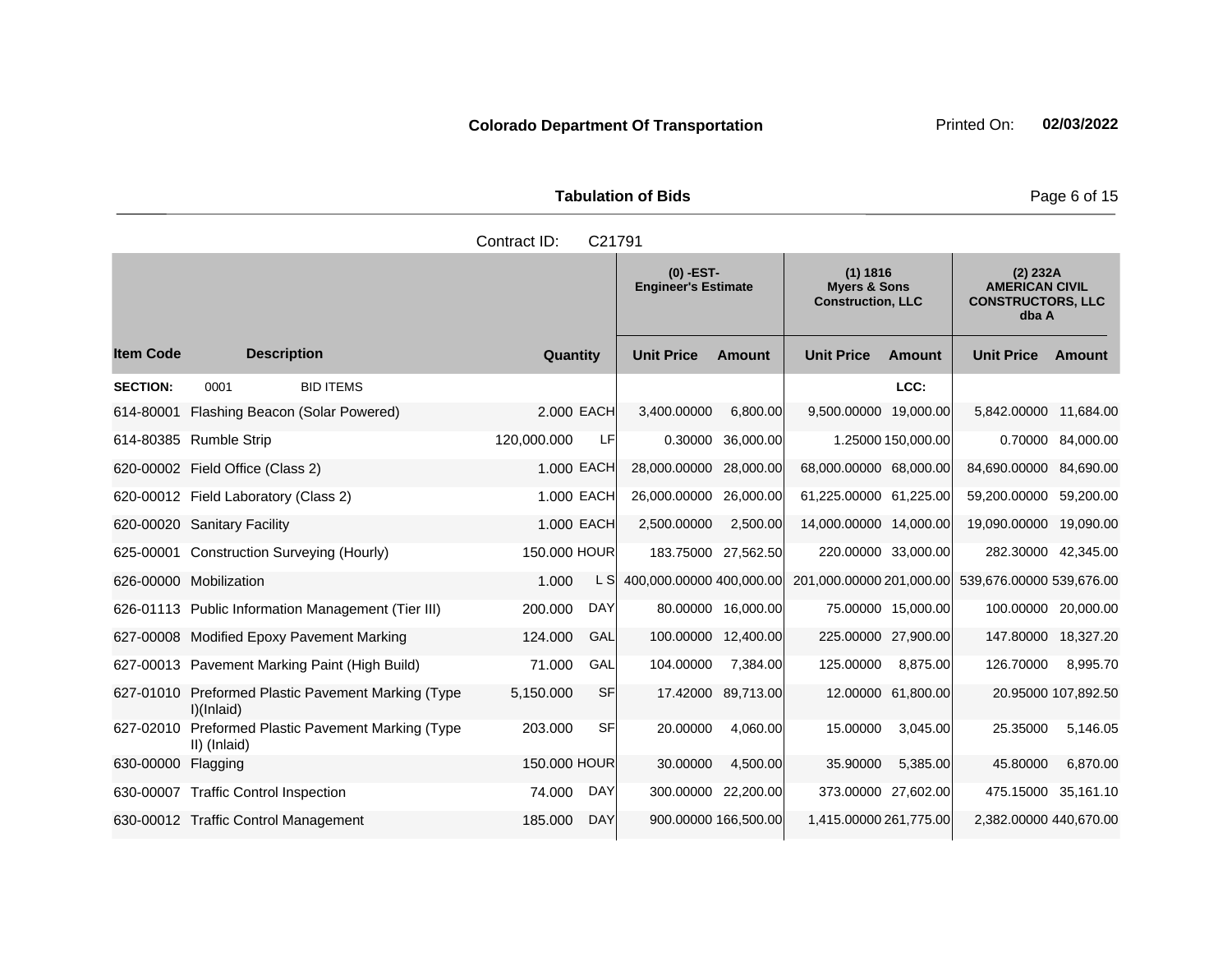|                     | <b>Tabulation of Bids</b>               |                                     |
|---------------------|-----------------------------------------|-------------------------------------|
| Contract ID: C21791 |                                         |                                     |
|                     | (0) -EST-<br><b>Engineer's Estimate</b> | (1) 1816<br><b>Myers &amp; Sons</b> |

|                        |                                                                          |                       | <b>Engineer's Estimate</b> |                | <b>Myers &amp; Sons</b><br><b>Construction, LLC</b> |                | <b>AMERICAN CIVIL</b><br><b>CONSTRUCTORS, LLC</b><br>dba A |                |
|------------------------|--------------------------------------------------------------------------|-----------------------|----------------------------|----------------|-----------------------------------------------------|----------------|------------------------------------------------------------|----------------|
| <b>Item Code</b>       | <b>Description</b>                                                       | Quantity              | <b>Unit Price</b>          | <b>Amount</b>  | <b>Unit Price</b>                                   | <b>Amount</b>  | <b>Unit Price</b>                                          | <b>Amount</b>  |
| <b>SECTION:</b>        | <b>BID ITEMS</b><br>0001                                                 |                       |                            |                |                                                     | LCC:           |                                                            |                |
| 630-00015              | Uniformed Traffic Control Coordination                                   | 10,000 HOUR           | 40.00000                   | 400.00         | 25.65000                                            | 256.50         | 32.70000                                                   | 327.00         |
|                        | 630-80335 Barricade (Type 3 M-A) (Temporary)                             | 8.000 EACH            | 200.00000                  | 1,600.00       | 61.50000                                            | 492.00         | 78.55000                                                   | 628.40         |
|                        | 630-80341 Construction Traffic Sign (Panel Size A)                       | 36,000 EACH           | 69.59000                   | 2,505.24       | 41.00000                                            | 1,476.00       | 52.35000                                                   | 1,884.60       |
|                        | 630-80342 Construction Traffic Sign (Panel Size B)                       | 102,000 EACH          | 90.17000                   | 9,197.34       | 51.25000                                            | 5,227.50       | 158.33000                                                  | 16,149.66      |
|                        | 630-80343 Construction Traffic Sign (Panel Size C)                       | 20.000 EACH           | 88.00000                   | 1,760.00       | 56.50000                                            | 1,130.00       | 72.00000                                                   | 1,440.00       |
|                        | 630-80350 Vertical Panel                                                 | 100.000 EACH          | 40.00000                   | 4,000.00       | 25.65000                                            | 2,565.00       | 32.70000                                                   | 3,270.00       |
|                        | 630-80355 Portable Message Sign Panel                                    | 2.000 EACH            | 5,500,00000                | 11,000.00      | 5,400.00000                                         | 10,800.00      | 6,885.00000                                                | 13,770.00      |
|                        | 630-80358 Advance Warning Flashing or Sequencing<br>Arrow Panel (C Type) | 4,000 EACH            | 1,800.00000                | 7,200.00       | 1,354.00000                                         | 5,416.00       | 1,728.00000                                                | 6,912.00       |
| 630-80360              | Drum Channelizing Device                                                 | 300.000 EACH          | 35.00000                   | 10,500.00      | 20.50000                                            | 6,150.00       | 26.20000                                                   | 7,860.00       |
|                        | 630-80380 Traffic Cone                                                   | 300.000 EACH          | 9.00000                    | 2,700.00       | 4.10000                                             | 1,230.00       | 5.25000                                                    | 1,575.00       |
|                        | 630-80417 Sequential Flashing Warning Light                              | 75.000 EACH           | 36.00000                   | 2,700.00       | 180.00000 13,500.00                                 |                | 229.05000                                                  | 17,178.75      |
| 630-85041              | <b>Mobile Attenuator</b>                                                 | <b>DAY</b><br>185.000 | 900.00000 166,500.00       |                | 820.50000 151,792.50                                |                | 900.00000 166,500.00                                       |                |
|                        | 632-00000 Night Work Lighting                                            | 1.000<br>L SI         | 68,036.37000 68,036.37     |                | 230,225.00000 230,225.00                            |                | 52,360.00000                                               | 52,360.00      |
| <b>Section Totals:</b> |                                                                          |                       |                            | \$4,800,000.00 |                                                     | \$6,297,433.64 |                                                            | \$7,721,535.59 |

**(2) 232A**

**Page 7 of 15**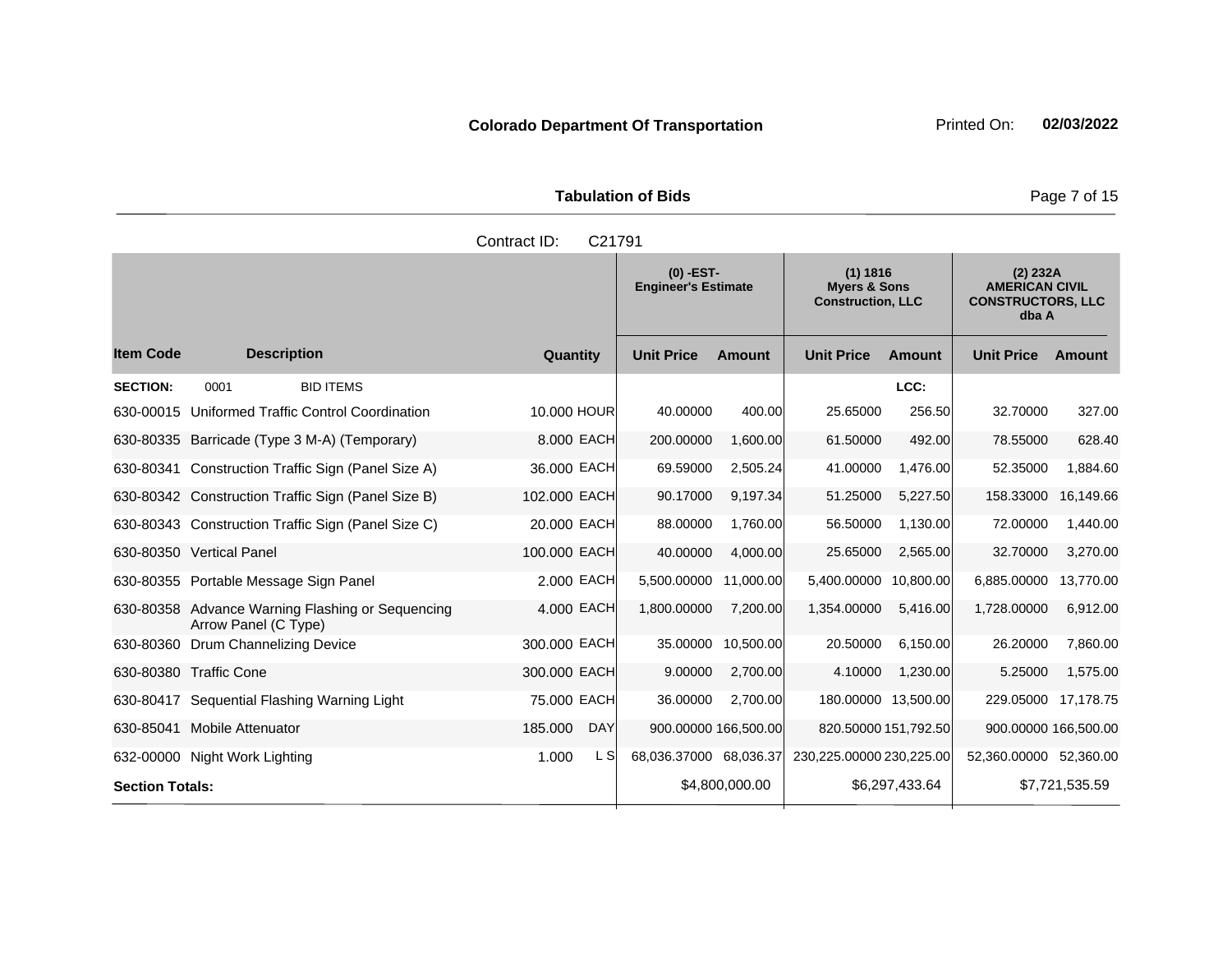| <b>Tabulation of Bids</b>    |                |                |                |  |  |  |  |  |
|------------------------------|----------------|----------------|----------------|--|--|--|--|--|
| Contract ID:<br>C21791       |                |                |                |  |  |  |  |  |
| <b>Contract Grand Totals</b> | \$4,800,000.00 | \$6,297,433.64 | \$7,721,535.59 |  |  |  |  |  |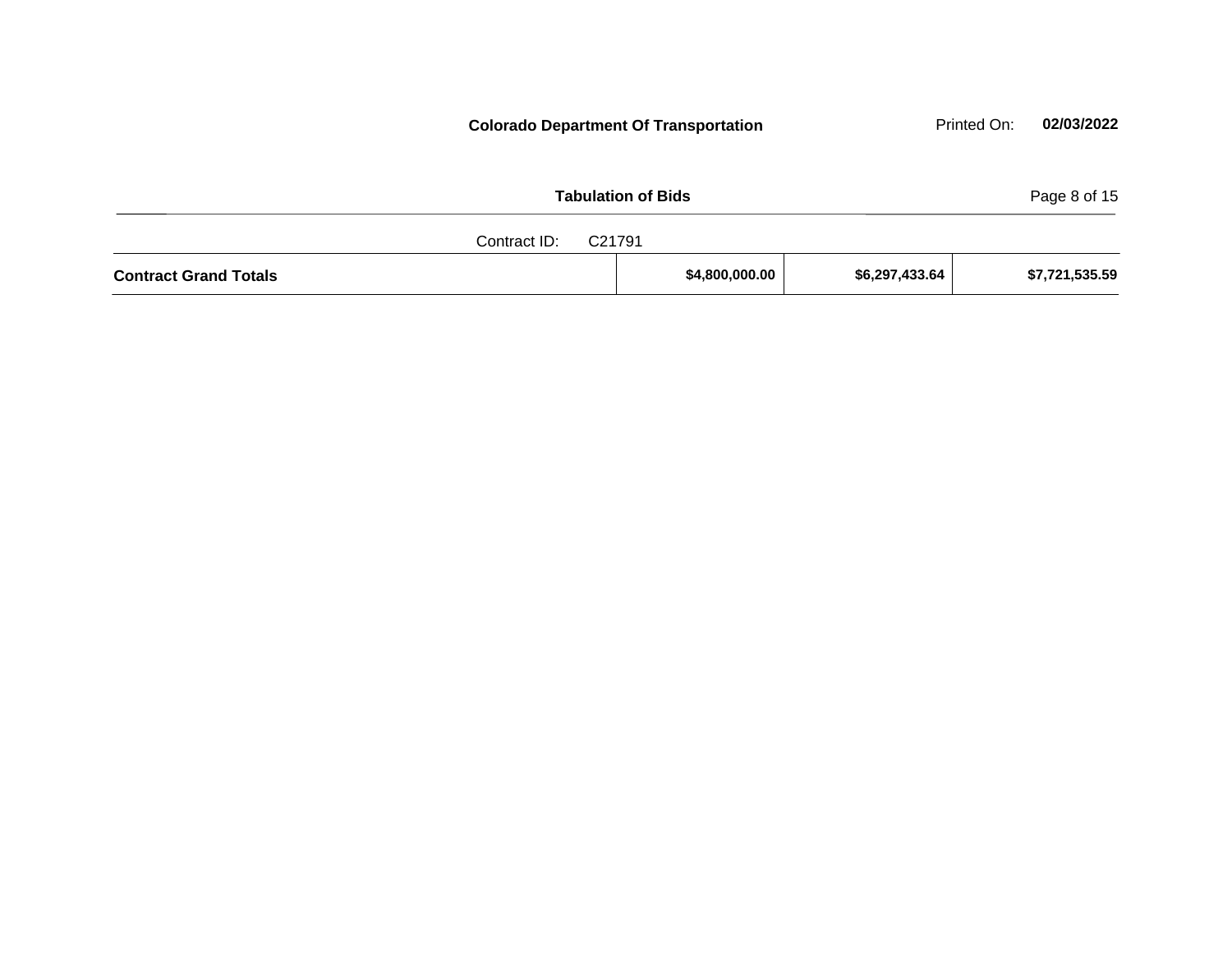|                  | <b>Tabulation of Bids</b><br>Contract ID:<br>C21791<br>$(3)$ S4792<br><b>VILLALOBOS</b><br><b>CONCRETE INC.</b> |                             |                             |                             |  |  |  |  |  |
|------------------|-----------------------------------------------------------------------------------------------------------------|-----------------------------|-----------------------------|-----------------------------|--|--|--|--|--|
|                  |                                                                                                                 |                             |                             |                             |  |  |  |  |  |
|                  |                                                                                                                 |                             |                             |                             |  |  |  |  |  |
| escription       | Quantity                                                                                                        | <b>Unit Price</b><br>Amount | <b>Unit Price</b><br>Amount | <b>Unit Price</b><br>Amount |  |  |  |  |  |
| <b>BID ITEMS</b> |                                                                                                                 |                             | LCC:                        |                             |  |  |  |  |  |

|                     |                                                    |              |           | $(3)$ S4792<br><b>VILLALOBOS</b><br><b>CONCRETE INC.</b> |                     |                   |               |                   |        |
|---------------------|----------------------------------------------------|--------------|-----------|----------------------------------------------------------|---------------------|-------------------|---------------|-------------------|--------|
| <b>Item Code</b>    | <b>Description</b>                                 | Quantity     |           | <b>Unit Price</b>                                        | <b>Amount</b>       | <b>Unit Price</b> | <b>Amount</b> | <b>Unit Price</b> | Amount |
| <b>SECTION:</b>     | <b>BID ITEMS</b><br>0001                           |              |           |                                                          |                     |                   | LCC:          |                   |        |
| 201-00000           | <b>Clearing and Grubbing</b>                       | 1.000        | L SI      | 42,000.00000 42,000.00                                   |                     |                   |               |                   |        |
|                     | 202-00172 Diamond Grinding Concrete Pavement       | 60,000.000   | <b>SY</b> |                                                          | 8.25000 495,000.00  |                   |               |                   |        |
|                     | 202-00210 Removal of Concrete Pavement             | 1,606.000    | <b>SY</b> |                                                          | 72.00000 115,632.00 |                   |               |                   |        |
|                     | 202-00220 Removal of Asphalt Mat                   | 10.000       | SY        | 100.00000                                                | 1,000.00            |                   |               |                   |        |
|                     | 202-00250 Removal of Pavement Marking              | 15,000.000   | <b>SF</b> |                                                          | 1.85000 27,750.00   |                   |               |                   |        |
|                     | 202-00254 Removal of Pavement Marking (12 Inch)    | 5,000.000    | <b>SF</b> | 1.15000                                                  | 5,750.00            |                   |               |                   |        |
|                     | 202-00503 Removal of Portions of Present Structure | 42.000       | SY        | 899.00000 37,758.00                                      |                     |                   |               |                   |        |
|                     | 202-01000 Removal of Fence                         | 57,215.000   | LF        |                                                          | 1.03000 58,931.45   |                   |               |                   |        |
|                     | 202-01035 Removal of Gate                          | 12,000 EACH  |           | 166.75000                                                | 2,001.00            |                   |               |                   |        |
|                     | 202-01130 Removal of Guardrail Type 3              | 720.000      | LF        | 4.54000                                                  | 3,268.80            |                   |               |                   |        |
|                     | 202-01300 Removal of End Anchorage                 | 2.000 EACH   |           | 281.75000                                                | 563.50              |                   |               |                   |        |
|                     | 203-00000 Unclassified Excavation                  | 40.000       | CY        | 82.00000                                                 | 3,280.00            |                   |               |                   |        |
|                     | 203-00050 Unsuitable Material                      | 10.000       | CY        | 120.00000                                                | 1,200.00            |                   |               |                   |        |
|                     | 203-00060 Embankment Material (Complete In Place)  | 160.000      | CY        | 120.00000                                                | 19,200.00           |                   |               |                   |        |
| 203-01500 Blading   |                                                    | 15,000 HOUR  |           | 180.00000                                                | 2,700.00            |                   |               |                   |        |
| 203-01597 Potholing |                                                    | 600,000 HOUR |           | 300.00000 180,000.00                                     |                     |                   |               |                   |        |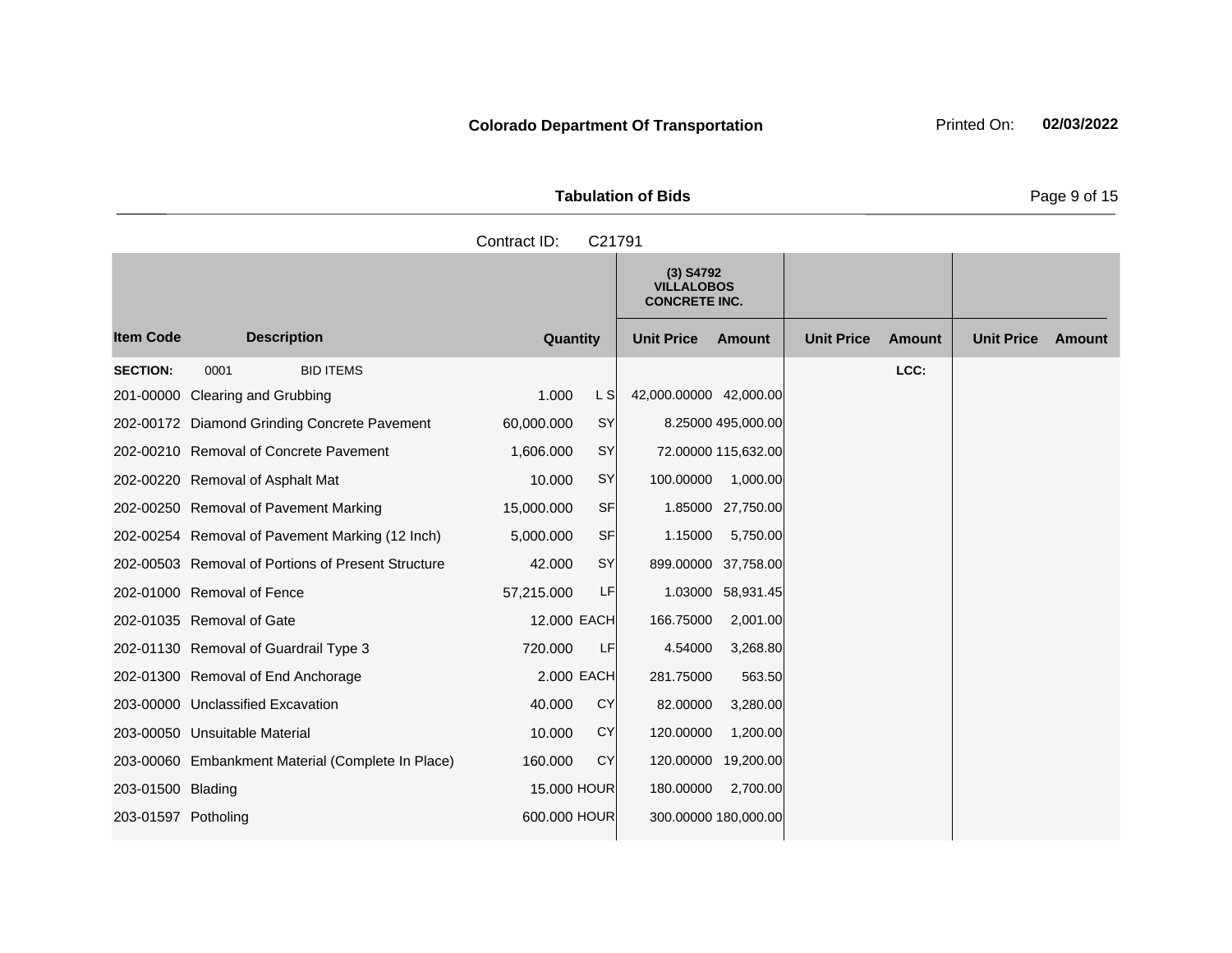**Tabulation of Bids** Page 10 of 15

**Quantity Unit Price Unit Price Item Code Amount Unit Price Amount Ext Ext Unit Price Amount Ext (3) S4792 VILLALOBOS CONCRETE INC. Description SECTION:** 0001 BID ITEMS **LCC:** 203-01598 Potholing (Special) 16.000 EACH 500.00000 8,000.00 206-00000 Structure Excavation 300.000 CY 36.00000 10,800.00 206-00066 Structure Backfill (Flowable Fly Ash) 155.000 CY 490.00000 75,950.00 208-00009 Erosion Log Type 2 (18 Inch) 900.000 LF 11.62000 10,458.00 208-00020 Silt Fence 5,000.000 LF 1.62000 8,100.00 208-00023 Erosion Log (Type 3)(12 Inch) 200.000 LF 5.65000 1,130.00 208-00035 Aggregate Bag 200.000 LF 6.05000 1,210.00 208-00046 Pre-fabricated Concrete Washout Structure (Type 1) 6.000 EACH 2,500.00000 15,000.00 208-00056 Storm Drain Inlet Protection (Type III) 100.000 EACH 195.00000 19,500.00 208-00070 Vehicle Tracking Pad 2.000 EACH 2,247.00000 4,494.00 208-00075 Pre-fabricated Vehicle Tracking Pad 2.000 EACH 12,000.00000 24,000.00 208-00103 Removal and Disposal of Sediment (Labor) 10.000 HOUR 100.00000 1,000.00 208-00105 Removal and Disposal of Sediment (Equipment) 10.000 HOUR 200.00000 2,000.00 208-00106 Sweeping (Sediment Removal) 200.000 HOUR 300.00000 60,000.00 208-00107 Removal of Trash 100.000 HOUR 175.00000 17,500.00 Contract ID: C21791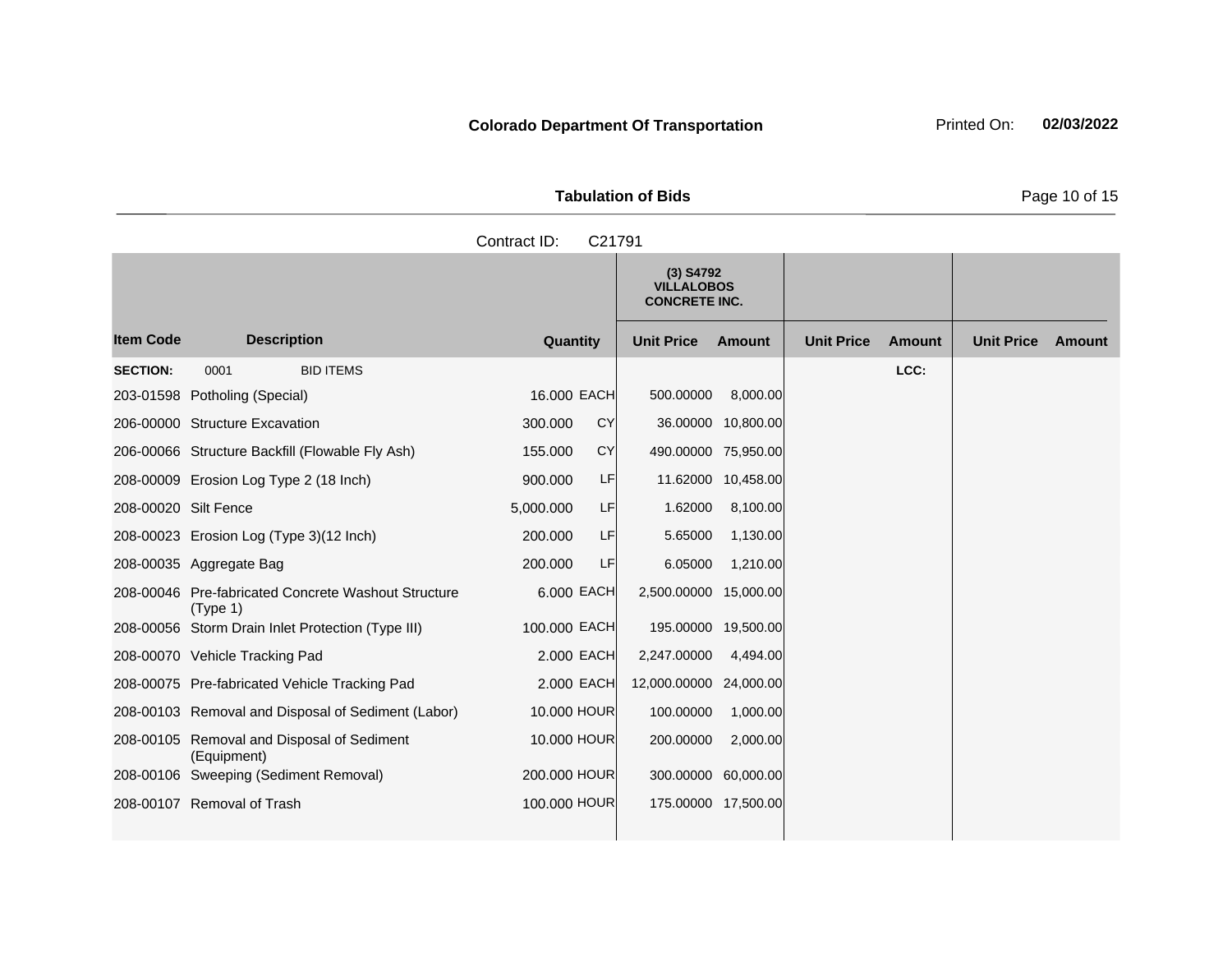**Tabulation of Bids Page 11 of 15** 

|                  |                                                     | Contract ID:<br>C21791 |                                                          |                    |                   |               |                   |        |
|------------------|-----------------------------------------------------|------------------------|----------------------------------------------------------|--------------------|-------------------|---------------|-------------------|--------|
|                  |                                                     |                        | $(3)$ S4792<br><b>VILLALOBOS</b><br><b>CONCRETE INC.</b> |                    |                   |               |                   |        |
| <b>Item Code</b> | <b>Description</b>                                  | Quantity               | <b>Unit Price</b>                                        | <b>Amount</b>      | <b>Unit Price</b> | <b>Amount</b> | <b>Unit Price</b> | Amount |
| <b>SECTION:</b>  | <b>BID ITEMS</b><br>0001                            |                        |                                                          |                    |                   | LCC:          |                   |        |
|                  | 208-00207 Erosion Control Management                | 200.000<br><b>DAY</b>  | 350.00000 70,000.00                                      |                    |                   |               |                   |        |
|                  | 210-00810 Reset Ground Sign                         | 5.000 EACH             | 385.00000                                                | 1,925.00           |                   |               |                   |        |
|                  | 210-00815 Reset Sign Panel                          | 2.000 EACH             | 247.00000                                                | 494.00             |                   |               |                   |        |
|                  | 212-00702 Biotic Soil Amendments (Hydraulically     | 2,240.000<br><b>LB</b> | 2.05000                                                  | 4,592.00           |                   |               |                   |        |
| 212-00703 Humate | Applied)                                            | 128.000<br>LB          | 1.55000                                                  | 198.40             |                   |               |                   |        |
|                  | 212-00704 Mycorrhizae                               | 12.800<br>LB           | 46.35000                                                 | 593.28             |                   |               |                   |        |
|                  | 212-00707 Seeding (Native) Hydraulic                | 0.640 ACRE             | 2,616.00000                                              | 1,674.24           |                   |               |                   |        |
|                  | 217-00020 Herbicide Treatment                       | 60.000 HOUR            | 115.00000                                                | 6,900.00           |                   |               |                   |        |
|                  | 240-00000 Wildlife Biologist                        | 60.000 HOUR            | 105.00000                                                | 6,300.00           |                   |               |                   |        |
|                  | 240-00010 Removal of Nests                          | 40.000 HOUR            | 92.00000                                                 | 3,680.00           |                   |               |                   |        |
|                  | 304-06000 Aggregate Base Course (Class 6)           | <b>TON</b><br>220.000  | 72.00000                                                 | 15,840.00          |                   |               |                   |        |
|                  | 403-00720 Hot Mix Asphalt (Patching) (Asphalt)      | 10.000<br><b>TON</b>   | 350.00000                                                | 3,500.00           |                   |               |                   |        |
|                  | 403-00721 Hot Mix Asphalt (Patching) (Asphalt)      | SY<br>1,500.000        | 300.00000 450,000.00                                     |                    |                   |               |                   |        |
|                  | 412-00190 Concrete Pavement (Patching)              | SY<br>1,606.000        | 500.00000 803,000.00                                     |                    |                   |               |                   |        |
|                  | 412-05000 Partial Depth Repair of Concrete Pavement | 330.000<br><b>SF</b>   |                                                          | 55.00000 18,150.00 |                   |               |                   |        |
|                  |                                                     |                        |                                                          |                    |                   |               |                   |        |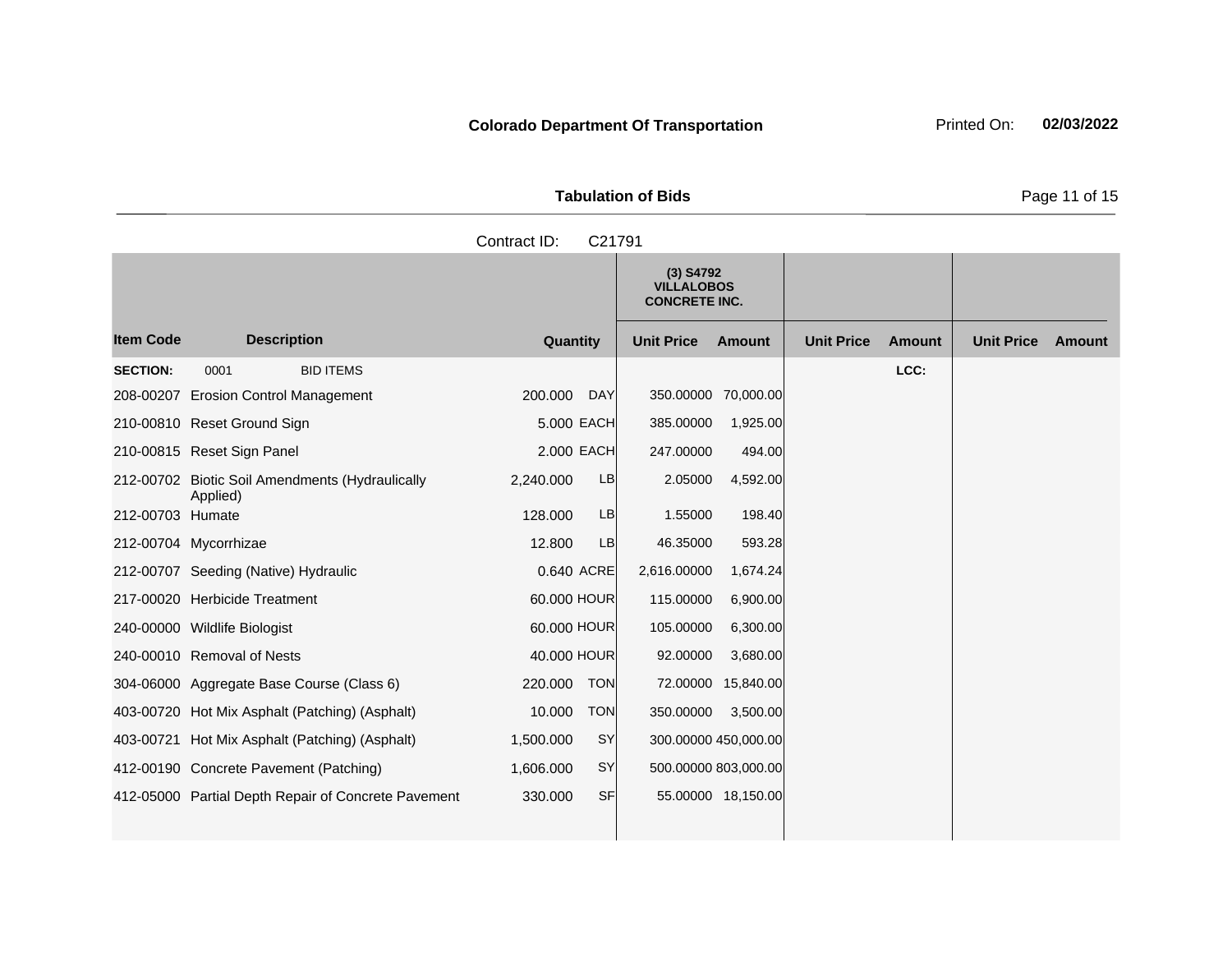| <b>Tabulation of Bids</b> | Page 12 of 15 |
|---------------------------|---------------|

|                    |                                                                  | Contract ID:<br>C21791 |                                                          |                             |                             |
|--------------------|------------------------------------------------------------------|------------------------|----------------------------------------------------------|-----------------------------|-----------------------------|
|                    |                                                                  |                        | $(3)$ S4792<br><b>VILLALOBOS</b><br><b>CONCRETE INC.</b> |                             |                             |
| <b>Item Code</b>   | <b>Description</b>                                               | Quantity               | <b>Unit Price</b><br><b>Amount</b>                       | <b>Unit Price</b><br>Amount | <b>Unit Price</b><br>Amount |
| <b>SECTION:</b>    | <b>BID ITEMS</b><br>0001                                         |                        |                                                          | LCC:                        |                             |
|                    | 412-05002 Full Depth Repair of Concrete Pavement                 | 330,000<br><b>SF</b>   | 149.00000 49,170.00                                      |                             |                             |
|                    | 412-14000 Sawing and Sealing Concrete Pavement<br>Joints         | LF<br>381,522.900      | 2.25000 858,426.53                                       |                             |                             |
|                    | 412-15000 Routing and Sealing Concrete Pavement<br>Cracks        | LF<br>1,056.550        | 29.00000 30,639.95                                       |                             |                             |
|                    | 412-15060 Repair Concrete Cracks (Stitch)                        | 493.000 EACH           | 101.00000 49,793.00                                      |                             |                             |
|                    | 519-03035 Place Thin Bonded Overlay (Polyester<br>Concrete)      | <b>SY</b><br>42.000    | 1,146.00000 48,132.00                                    |                             |                             |
|                    | 519-03055 Furnish Thin Bonded Overlay (Polyester<br>Concrete)    | 92.000<br><b>CF</b>    | 520.00000 47,840.00                                      |                             |                             |
|                    | 601-10400 Drilled Hole                                           | 100.000 EACH           | 172.50000 17,250.00                                      |                             |                             |
|                    | 606-00302 Guardrail Type 3 (31 Inch Midwest Guardrail<br>System) | LF<br>5,250.000        | 46.28000 242,970.00                                      |                             |                             |
|                    | 606-01340 End Anchorage Type 3D                                  | 3,000 EACH             | 1,257.00000<br>3,771.00                                  |                             |                             |
|                    | 606-02003 End Anchorage (Nonflared)                              | 11,000 EACH            | 4,156.00000 45,716.00                                    |                             |                             |
| 607-00005 End Post |                                                                  | 32,000 EACH            | 563.50000 18,032.00                                      |                             |                             |
|                    | 607-00010 Corner and Line Brace Post                             | 258.000 EACH           | 930.00000 239,940.00                                     |                             |                             |
|                    | 607-11350 Fence Deer                                             | 58,249.000<br>LF       | 17.86000 1,040,327.<br>14                                |                             |                             |
|                    | 607-11360 Fence Deer (Special)                                   | LF<br>580,000          | 21.00000 12,180.00                                       |                             |                             |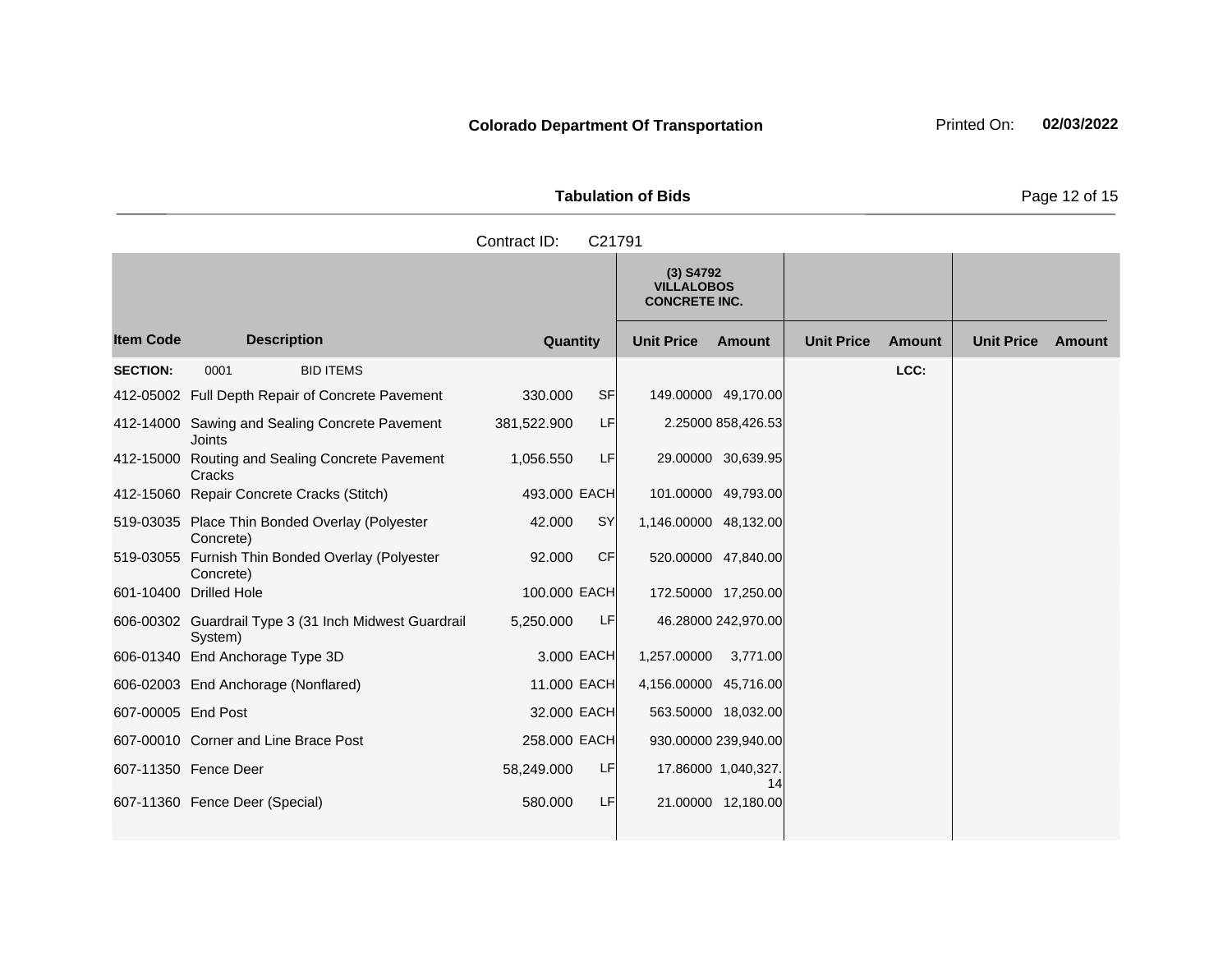|            |                  |           |    | <b>Tabulation of Bids</b>                                |                   |                   |        |                   | Page 13 of 15 |
|------------|------------------|-----------|----|----------------------------------------------------------|-------------------|-------------------|--------|-------------------|---------------|
|            |                  |           |    |                                                          |                   |                   |        |                   |               |
|            |                  |           |    | $(3)$ S4792<br><b>VILLALOBOS</b><br><b>CONCRETE INC.</b> |                   |                   |        |                   |               |
| escription |                  | Quantity  |    | <b>Unit Price</b>                                        | Amount            | <b>Unit Price</b> | Amount | <b>Unit Price</b> | Amount        |
|            | <b>BID ITEMS</b> |           |    |                                                          |                   |                   | LCC:   |                   |               |
| astic)     |                  | 5,000.000 | LF |                                                          | 4.00000 20,000.00 |                   |        |                   |               |

|                     |                                                                           |              |            | <b>VILLALOBOS</b><br><b>CONCRETE INC.</b> |                     |                   |               |                   |        |
|---------------------|---------------------------------------------------------------------------|--------------|------------|-------------------------------------------|---------------------|-------------------|---------------|-------------------|--------|
| <b>Item Code</b>    | <b>Description</b>                                                        | Quantity     |            | <b>Unit Price</b>                         | <b>Amount</b>       | <b>Unit Price</b> | <b>Amount</b> | <b>Unit Price</b> | Amount |
| <b>SECTION:</b>     | <b>BID ITEMS</b><br>0001                                                  |              |            |                                           |                     |                   | LCC:          |                   |        |
|                     | 607-11525 Fence (Plastic)                                                 | 5,000.000    | <b>LF</b>  |                                           | 4.00000 20,000.00   |                   |               |                   |        |
|                     | 607-60002 Game Ramp                                                       | 31.000 EACH  |            | 9,900.00000 306,900.00                    |                     |                   |               |                   |        |
|                     | 607-60116 16 Foot Gate                                                    |              | 1.000 EACH | 2,835.00000                               | 2,835.00            |                   |               |                   |        |
|                     | 608-00000 Concrete Sidewalk                                               | 15.000       | <b>SY</b>  | 125.00000                                 | 1,875.00            |                   |               |                   |        |
|                     | 609-60011 Curb Type 6 (Section M)                                         | 30.000       | LF         | 120.00000                                 | 3,600.00            |                   |               |                   |        |
|                     | 611-00029 28 Ft Deer Guard                                                |              | 2.000 EACH | 183,298.00000 366,596.00                  |                     |                   |               |                   |        |
| 612-00052 Reflector |                                                                           | 600.000 EACH |            |                                           | 72.00000 43,200.00  |                   |               |                   |        |
|                     | 612-00060 Reflector (Median Barrier)                                      | 300.000 EACH |            |                                           | 115.00000 34,500.00 |                   |               |                   |        |
|                     | 612-01080 Barrier Striping (6 Inch)                                       | 8,600.000    | LF         |                                           | 11.00000 94,600.00  |                   |               |                   |        |
|                     | 613-01200 2 Inch Electrical Conduit (Plastic)                             | 20.000       | LF         | 26.45000                                  | 529.00              |                   |               |                   |        |
|                     | 613-07002 Type Two Pull Box                                               | 2,000 EACH   |            | 1,478.00000                               | 2,956.00            |                   |               |                   |        |
| 613-10000 Wiring    |                                                                           | 1.000        | L S        | 1,400.00000                               | 1,400.00            |                   |               |                   |        |
|                     | 614-00012 Sign Panel (Class II)                                           | 372,000      | SF         | 29.00000                                  | 10,788.00           |                   |               |                   |        |
|                     | 614-00200 Steel Signpost (U-2)                                            | 108.000      | LF         | 40.00000                                  | 4,320.00            |                   |               |                   |        |
|                     | 614-01583 Steel Sign Support (2-1/2 In Round Sch 80)<br>(Post & Slipbase) | 10.000 EACH  |            | 495.00000                                 | 4,950.00            |                   |               |                   |        |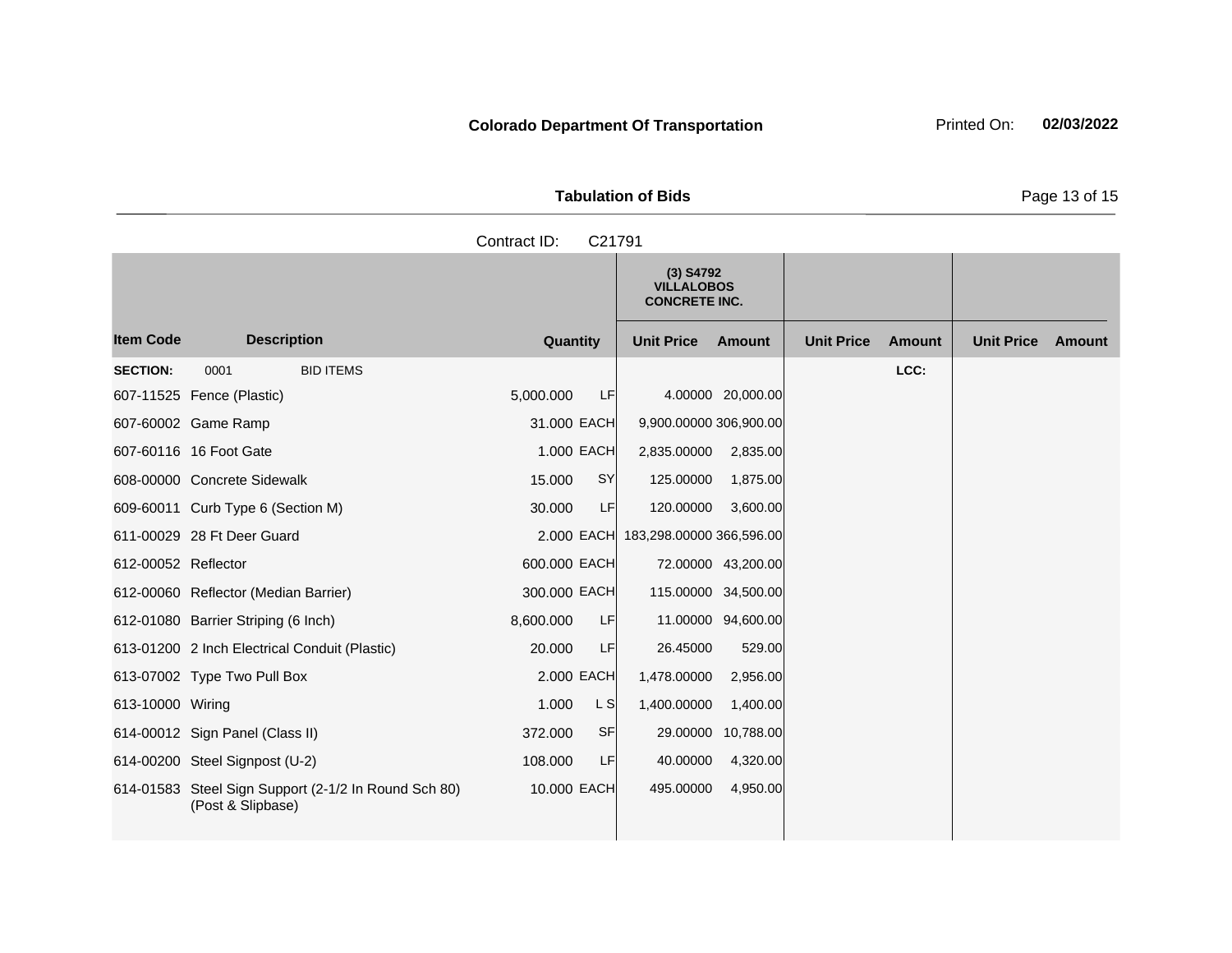| <b>Tabulation of Bids</b> |  |  |  |  |  |  |  |  |
|---------------------------|--|--|--|--|--|--|--|--|
| Contract ID: C21791       |  |  |  |  |  |  |  |  |
|                           |  |  |  |  |  |  |  |  |

|                    |                                                                    |                        | $(3)$ S4792<br><b>VILLALOBOS</b><br><b>CONCRETE INC.</b> |                     |                   |               |                   |        |
|--------------------|--------------------------------------------------------------------|------------------------|----------------------------------------------------------|---------------------|-------------------|---------------|-------------------|--------|
| <b>Item Code</b>   | <b>Description</b>                                                 | Quantity               | <b>Unit Price</b>                                        | <b>Amount</b>       | <b>Unit Price</b> | <b>Amount</b> | <b>Unit Price</b> | Amount |
| <b>SECTION:</b>    | 0001<br><b>BID ITEMS</b>                                           |                        |                                                          |                     |                   | LCC:          |                   |        |
|                    | 614-80001 Flashing Beacon (Solar Powered)                          | 2,000 EACH             | 4,700.00000                                              | 9,400.00            |                   |               |                   |        |
|                    | 614-80385 Rumble Strip                                             | LF<br>120,000.000      |                                                          | 0.45000 54,000.00   |                   |               |                   |        |
|                    | 620-00002 Field Office (Class 2)                                   | 1.000 EACH             | 55,000.00000 55,000.00                                   |                     |                   |               |                   |        |
|                    | 620-00012 Field Laboratory (Class 2)                               | 1.000 EACH             | 33,000.00000 33,000.00                                   |                     |                   |               |                   |        |
|                    | 620-00020 Sanitary Facility                                        | 1.000 EACH             | 5,000.00000                                              | 5,000.00            |                   |               |                   |        |
|                    | 625-00001 Construction Surveying (Hourly)                          | 150.000 HOUR           | 266.00000 39,900.00                                      |                     |                   |               |                   |        |
|                    | 626-00000 Mobilization                                             | 1.000                  | L S 850,000.00000 850,000.00                             |                     |                   |               |                   |        |
|                    | 626-01113 Public Information Management (Tier III)                 | 200.000<br><b>DAY</b>  |                                                          | 77.00000 15,400.00  |                   |               |                   |        |
|                    | 627-00008 Modified Epoxy Pavement Marking                          | GAL<br>124.000         | 971.00000 120,404.00                                     |                     |                   |               |                   |        |
|                    | 627-00013 Pavement Marking Paint (High Build)                      | 71.000<br>GAL          | 344.00000 24,424.00                                      |                     |                   |               |                   |        |
|                    | 627-01010 Preformed Plastic Pavement Marking (Type<br>I)(Inlaid)   | <b>SF</b><br>5,150.000 |                                                          | 48.00000 247,200.00 |                   |               |                   |        |
|                    | 627-02010 Preformed Plastic Pavement Marking (Type<br>II) (Inlaid) | <b>SF</b><br>203.000   | 29.00000                                                 | 5,887.00            |                   |               |                   |        |
| 630-00000 Flagging |                                                                    | 150.000 HOUR           | 40.25000                                                 | 6,037.50            |                   |               |                   |        |
|                    | 630-00007 Traffic Control Inspection                               | <b>DAY</b><br>74.000   | 230.00000 17,020.00                                      |                     |                   |               |                   |        |
|                    | 630-00012 Traffic Control Management                               | 185.000<br><b>DAY</b>  | 1,840.00000 340,400.00                                   |                     |                   |               |                   |        |

Page 14 of 15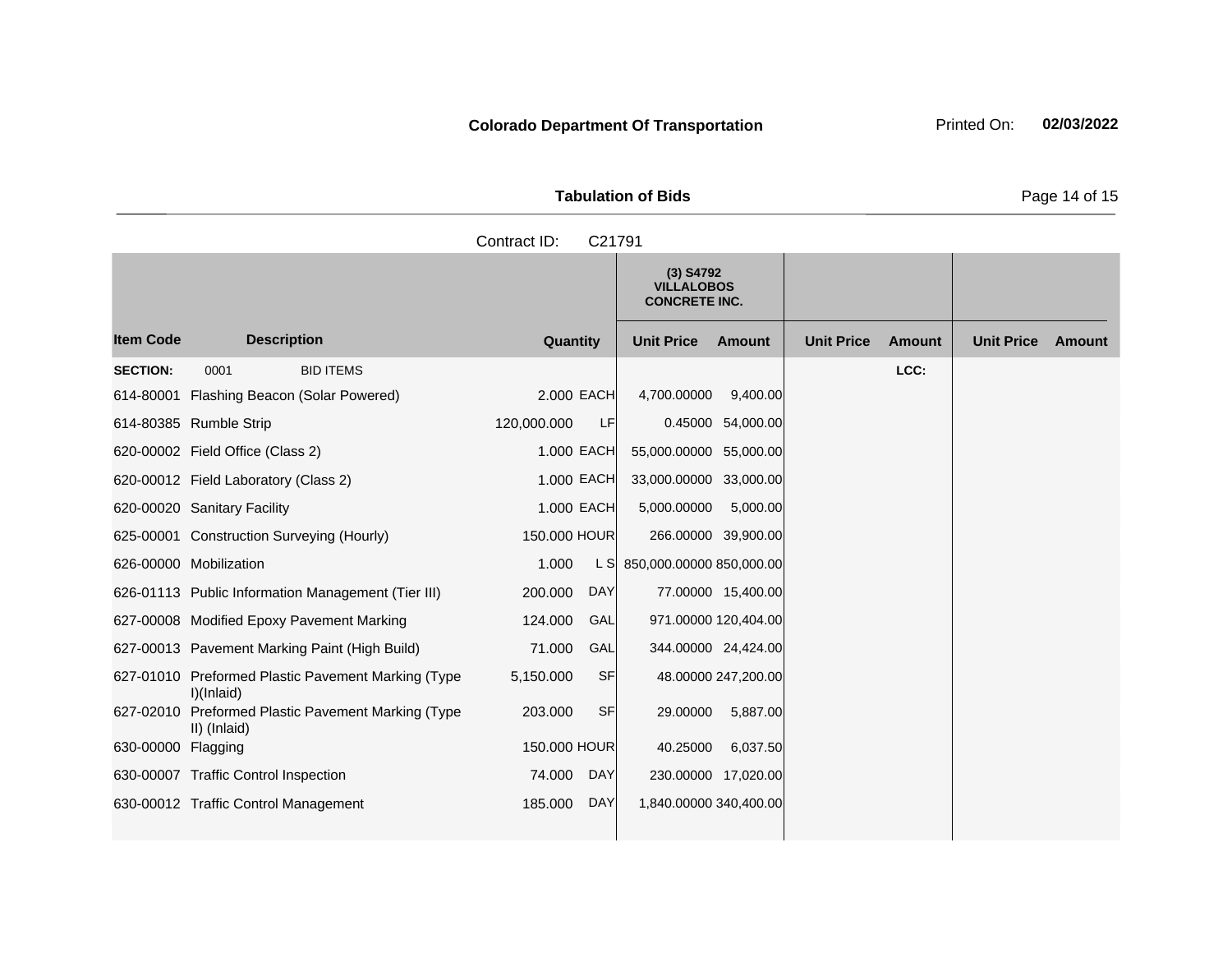**Tabulation of Bids** Page 15 of 15

**Quantity Unit Price Unit Price Item Code Amount Unit Price Amount Ext Ext Unit Price Amount Ext (3) S4792 VILLALOBOS CONCRETE INC. Description SECTION:** 0001 BID ITEMS **LCC:** 630-00015 Uniformed Traffic Control Coordination 10.000 HOUR 69.00000 690.00 630-80335 Barricade (Type 3 M-A) (Temporary) 8.000 EACH 115.00000 920.00 630-80341 Construction Traffic Sign (Panel Size A) 36.000 EACH 115.00000 4,140.00 630-80342 Construction Traffic Sign (Panel Size B) 102.000 EACH 115.00000 11,730.00 630-80343 Construction Traffic Sign (Panel Size C) 20.000 EACH 115.00000 2,300.00 630-80350 Vertical Panel 100.000 EACH 46.00000 4,600.00 630-80355 Portable Message Sign Panel 2.000 EACH 6,800.00000 13,600.00 630-80358 Advance Warning Flashing or Sequencing Arrow Panel (C Type) 4,000 EACH 1,150,00000 4,600.00 630-80360 Drum Channelizing Device 300.000 EACH 46.00000 13,800.00 630-80380 Traffic Cone 300.000 EACH 12.00000 3,600.00 630-80417 Sequential Flashing Warning Light 75.000 EACH 103.00000 7,725.00 630-85041 Mobile Attenuator 185.000 DAY 517.00000 95,645.00 632-00000 Night Work Lighting 1.000 L S 72,000.00000 72,000.00 **Section Totals:**  $$8,303,682.79$ **Contract Grand Totals \$8,303,682.79** Contract ID: C21791

**Colorado Department Of Transportation** Printed On: 02/03/2022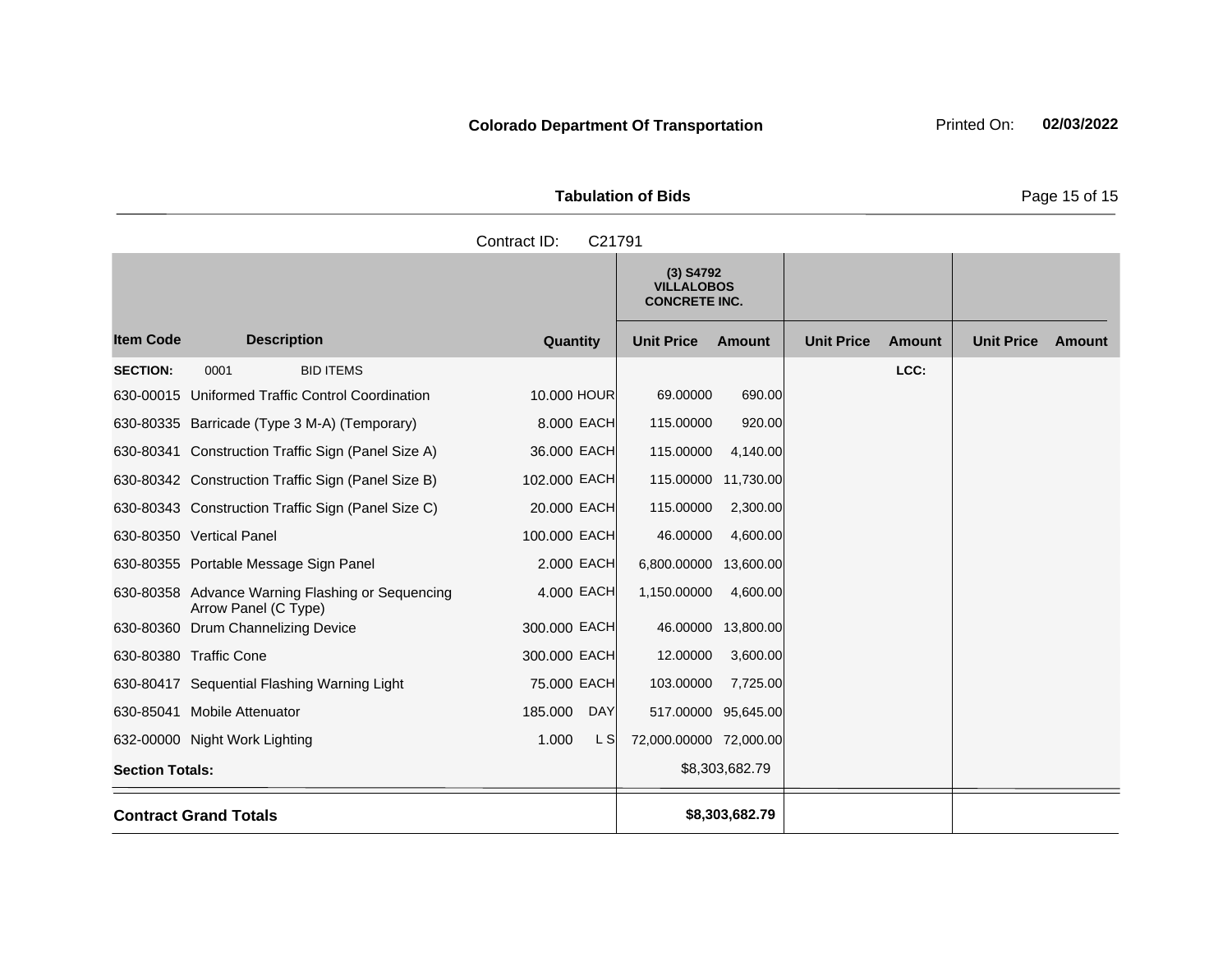**Low Bid Item Analysis Page 1 of 9** 

| Line            | Item/<br>Description                      | Quantity                                           | Estimated<br>Price | <b>Bid Price/</b><br><b>Units</b> | Estimated<br>Amount | <b>Bid Amount</b> | <b>Bid Est</b><br>% | Overrun (+)<br>Underrun (-) |
|-----------------|-------------------------------------------|----------------------------------------------------|--------------------|-----------------------------------|---------------------|-------------------|---------------------|-----------------------------|
| <b>SECTION:</b> | 0001                                      | <b>BID ITEMS</b>                                   |                    |                                   |                     |                   |                     |                             |
| 0005            | 201-00000<br>Clearing and Grubbing        | 1.000                                              | 119,152.17000      | 8,700.00000<br>L S                | 119,152.17          | 8,700.00          | 7.30%               | $-110,452.17$               |
| 0010            | 202-00172                                 | 60,000.000<br>Diamond Grinding Concrete Pavement   | 5.50000            | 5.00000<br><b>SY</b>              | 330,000.00          | 300,000.00        | 90.91%              | $-30,000.00$                |
| 0015            | 202-00210<br>Removal of Concrete Pavement | 1,606.000                                          | 26.00000           | 146.00000<br><b>SY</b>            | 41,756.00           | 234,476.00        | 561.54%             | 192,720.00                  |
| 0020            | 202-00220<br>Removal of Asphalt Mat       | 10.000                                             | 6.71000            | 82.50000<br><b>SY</b>             | 67.10               | 825.00            | 1229.51%            | 757.90                      |
| 0025            | 202-00250<br>Removal of Pavement Marking  | 15,000.000                                         | 4.00000            | 1.25000<br><b>SF</b>              | 60,000.00           | 18,750.00         | 31.25%              | $-41,250.00$                |
| 0030            | 202-00254                                 | 5,000.000<br>Removal of Pavement Marking (12 Inch) | 1.36000            | 1.25000<br><b>SF</b>              | 6,800.00            | 6,250.00          | 91.91%              | $-550.00$                   |
| 0035            | 202-00503                                 | 42.000<br>Removal of Portions of Present Structure | 320.00000          | 387.00000<br><b>SY</b>            | 13,440.00           | 16,254.00         | 120.94%             | 2,814.00                    |
| 0040            | 202-01000<br><b>Removal of Fence</b>      | 57,215.000                                         | 1.24000            | 0.50000<br>LF                     | 70,946.60           | 28,607.50         | 40.32%              | $-42,339.10$                |
| 0045            | 202-01035<br><b>Removal of Gate</b>       | 12.000                                             | 160.00000          | 225.00000<br><b>EACH</b>          | 1,920.00            | 2,700.00          | 140.63%             | 780.00                      |
| 0050            | 202-01130<br>Removal of Guardrail Type 3  | 720,000                                            | 5.00000            | 5.75000<br>LF                     | 3,600.00            | 4,140.00          | 115.00%             | 540.00                      |
| 0055            | 202-01300<br>Removal of End Anchorage     | 2.000                                              | 400.00000          | 418.00000<br><b>EACH</b>          | 800.00              | 836.00            | 104.50%             | 36.00                       |
| 0060            | 203-00000<br>Unclassified Excavation      | 40,000                                             | 48.00000           | 54.50000<br><b>CY</b>             | 1,920.00            | 2,180.00          | 113.54%             | 260.00                      |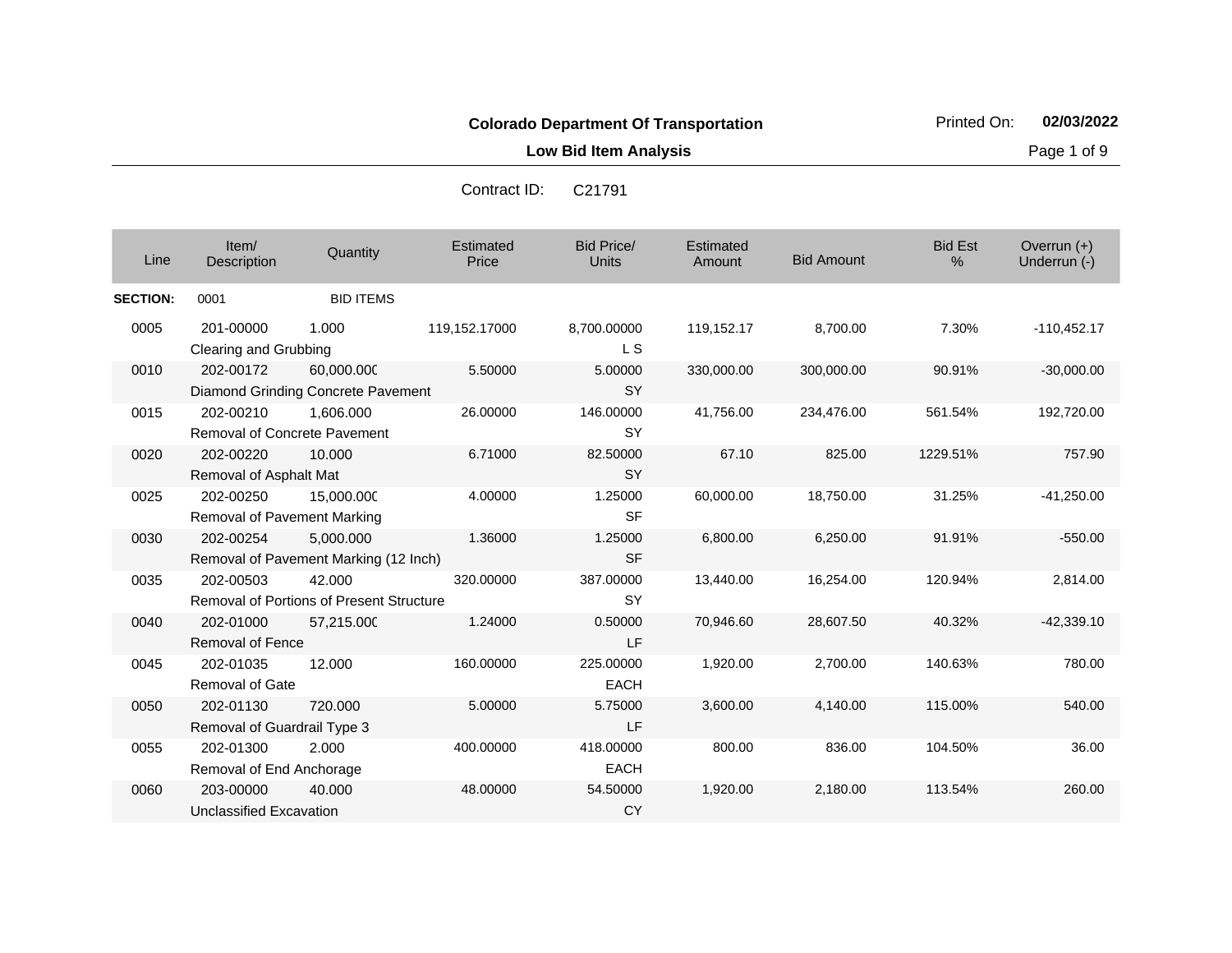**Low Bid Item Analysis Page 2 of 9** 

| Contract ID: | C <sub>21791</sub> |
|--------------|--------------------|

| Line            | Item/<br>Description                       | Quantity                                           | Estimated<br>Price | <b>Bid Price/</b><br>Units | Estimated<br>Amount | <b>Bid Amount</b> | <b>Bid Est</b><br>$\%$ | Overrun $(+)$<br>Underrun (-) |
|-----------------|--------------------------------------------|----------------------------------------------------|--------------------|----------------------------|---------------------|-------------------|------------------------|-------------------------------|
| <b>SECTION:</b> | 0001                                       | <b>BID ITEMS</b>                                   |                    |                            |                     |                   |                        |                               |
| 0065            | 203-00050<br>Unsuitable Material           | 10.000                                             | 32.00000           | 145.75000<br><b>CY</b>     | 320.00              | 1,457.50          | 455.47%                | 1,137.50                      |
| 0070            | 203-00060                                  | 160.000<br>Embankment Material (Complete In Place) | 51.00000           | 45.25000<br><b>CY</b>      | 8,160.00            | 7,240.00          | 88.73%                 | $-920.00$                     |
| 0075            | 203-01500<br><b>Blading</b>                | 15.000                                             | 150.00000          | 290.00000<br><b>HOUR</b>   | 2,250.00            | 4,350.00          | 193.33%                | 2,100.00                      |
| 0080            | 203-01597<br>Potholing                     | 600.000                                            | 250.00000          | 380.00000<br><b>HOUR</b>   | 150,000.00          | 228,000.00        | 152.00%                | 78,000.00                     |
| 0085            | 203-01598<br>Potholing (Special)           | 16.000                                             | 2,000.00000        | 380.00000<br><b>EACH</b>   | 32,000.00           | 6,080.00          | 19.00%                 | $-25,920.00$                  |
| 0090            | 206-00000<br><b>Structure Excavation</b>   | 300,000                                            | 54.00000           | 242.75000<br><b>CY</b>     | 16,200.00           | 72,825.00         | 449.54%                | 56,625.00                     |
| 0095            | 206-00066                                  | 155.000<br>Structure Backfill (Flowable Fly Ash)   | 257.50000          | 244.50000<br><b>CY</b>     | 39,912.50           | 37,897.50         | 94.95%                 | $-2,015.00$                   |
| 0100            | 208-00009<br>Erosion Log Type 2 (18 Inch)  | 900.000                                            | 10.00000           | 11.30000<br>LF             | 9,000.00            | 10,170.00         | 113.00%                | 1,170.00                      |
| 0105            | 208-00020<br>Silt Fence                    | 5,000.000                                          | 1.69000            | 1.30000<br>LF              | 8,450.00            | 6,500.00          | 76.92%                 | $-1,950.00$                   |
| 0110            | 208-00023<br>Erosion Log (Type 3)(12 Inch) | 200,000                                            | 7.13000            | 5.08000<br>LF              | 1,426.00            | 1,016.00          | 71.25%                 | $-410.00$                     |
| 0115            | 208-00035<br>Aggregate Bag                 | 200.000                                            | 10.00000           | 6.65000<br>LF              | 2,000.00            | 1,330.00          | 66.50%                 | $-670.00$                     |
| 0120            | 208-00046<br>(Type 1)                      | 6.000<br>Pre-fabricated Concrete Washout Structure | 2,000.00000        | 2,050.00000<br><b>EACH</b> | 12,000.00           | 12,300.00         | 102.50%                | 300.00                        |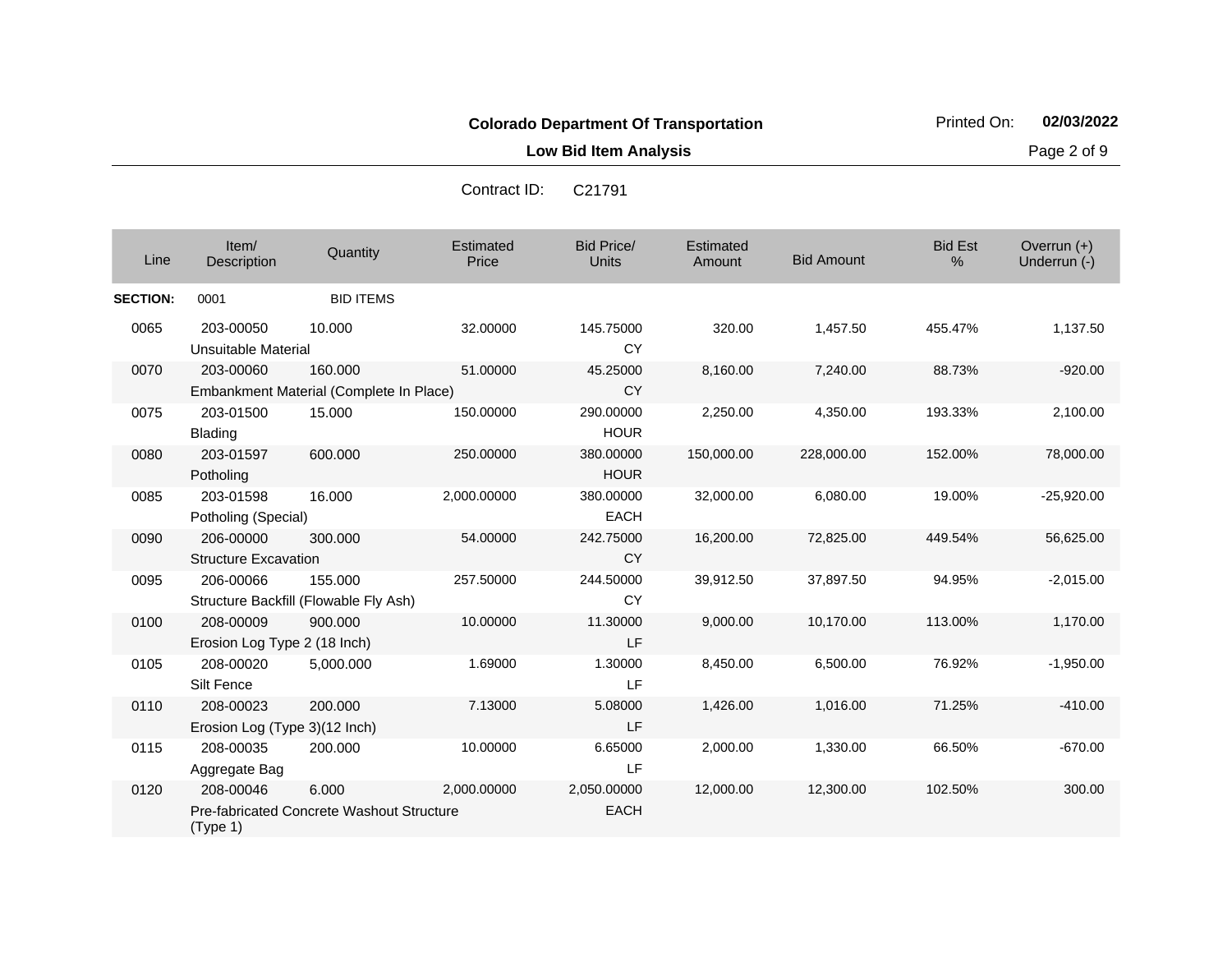**Low Bid Item Analysis Page 3 of 9** 

| Line            | Item/<br>Description                           | Quantity                                                           | Estimated<br>Price | <b>Bid Price/</b><br><b>Units</b> | Estimated<br>Amount | <b>Bid Amount</b> | <b>Bid Est</b><br>$\frac{0}{0}$ | Overrun $(+)$<br>Underrun (-) |
|-----------------|------------------------------------------------|--------------------------------------------------------------------|--------------------|-----------------------------------|---------------------|-------------------|---------------------------------|-------------------------------|
| <b>SECTION:</b> | 0001                                           | <b>BID ITEMS</b>                                                   |                    |                                   |                     |                   |                                 |                               |
| 0125            | 208-00056                                      | 100.000<br>Storm Drain Inlet Protection (Type III)                 | 260.00000          | 130.00000<br><b>EACH</b>          | 26,000.00           | 13,000.00         | 50.00%                          | $-13,000.00$                  |
| 0130            | 208-00070<br>Vehicle Tracking Pad              | 2.000                                                              | 4,000.00000        | 2,345.00000<br><b>EACH</b>        | 8,000.00            | 4,690.00          | 58.63%                          | $-3,310.00$                   |
| 0135            | 208-00075                                      | 2.000<br>Pre-fabricated Vehicle Tracking Pad                       | 5,000.00000        | 17,000.00000<br><b>EACH</b>       | 10,000.00           | 34,000.00         | 340.00%                         | 24,000.00                     |
| 0140            | 208-00103                                      | 10.000<br>Removal and Disposal of Sediment (Labor)                 | 50.00000           | 72.00000<br><b>HOUR</b>           | 500.00              | 720.00            | 144.00%                         | 220.00                        |
| 0145            | 208-00105                                      | 10.000<br>Removal and Disposal of Sediment (Equipment)             | 117.01000          | 87.50000<br><b>HOUR</b>           | 1,170.10            | 875.00            | 74.78%                          | $-295.10$                     |
| 0150            | 208-00106<br>Sweeping (Sediment Removal)       | 200,000                                                            | 150.00000          | 301.50000<br><b>HOUR</b>          | 30,000.00           | 60,300.00         | 201.00%                         | 30,300.00                     |
| 0155            | 208-00107<br>Removal of Trash                  | 100.000                                                            | 90.00000           | 123.00000<br><b>HOUR</b>          | 9.000.00            | 12,300.00         | 136.67%                         | 3,300.00                      |
| 0160            | 208-00207<br><b>Erosion Control Management</b> | 200,000                                                            | 270.11000          | 197.00000<br><b>DAY</b>           | 54,022.00           | 39,400.00         | 72.93%                          | $-14,622.00$                  |
| 0165            | 210-00810<br><b>Reset Ground Sign</b>          | 5.000                                                              | 500.00000          | 350.00000<br><b>EACH</b>          | 2,500.00            | 1,750.00          | 70.00%                          | $-750.00$                     |
| 0170            | 210-00815<br>Reset Sign Panel                  | 2.000                                                              | 271.58000          | 225.00000<br><b>EACH</b>          | 543.16              | 450.00            | 82.85%                          | $-93.16$                      |
| 0175            | 212-00702                                      | 2,240.000<br><b>Biotic Soil Amendments (Hydraulically Applied)</b> | 1.00000            | 1.18000<br>LB                     | 2,240.00            | 2,643.20          | 118.00%                         | 403.20                        |
| 0180            | 212-00703<br>Humate                            | 128.000                                                            | 1.00000            | 0.74000<br><b>LB</b>              | 128.00              | 94.72             | 74.00%                          | $-33.28$                      |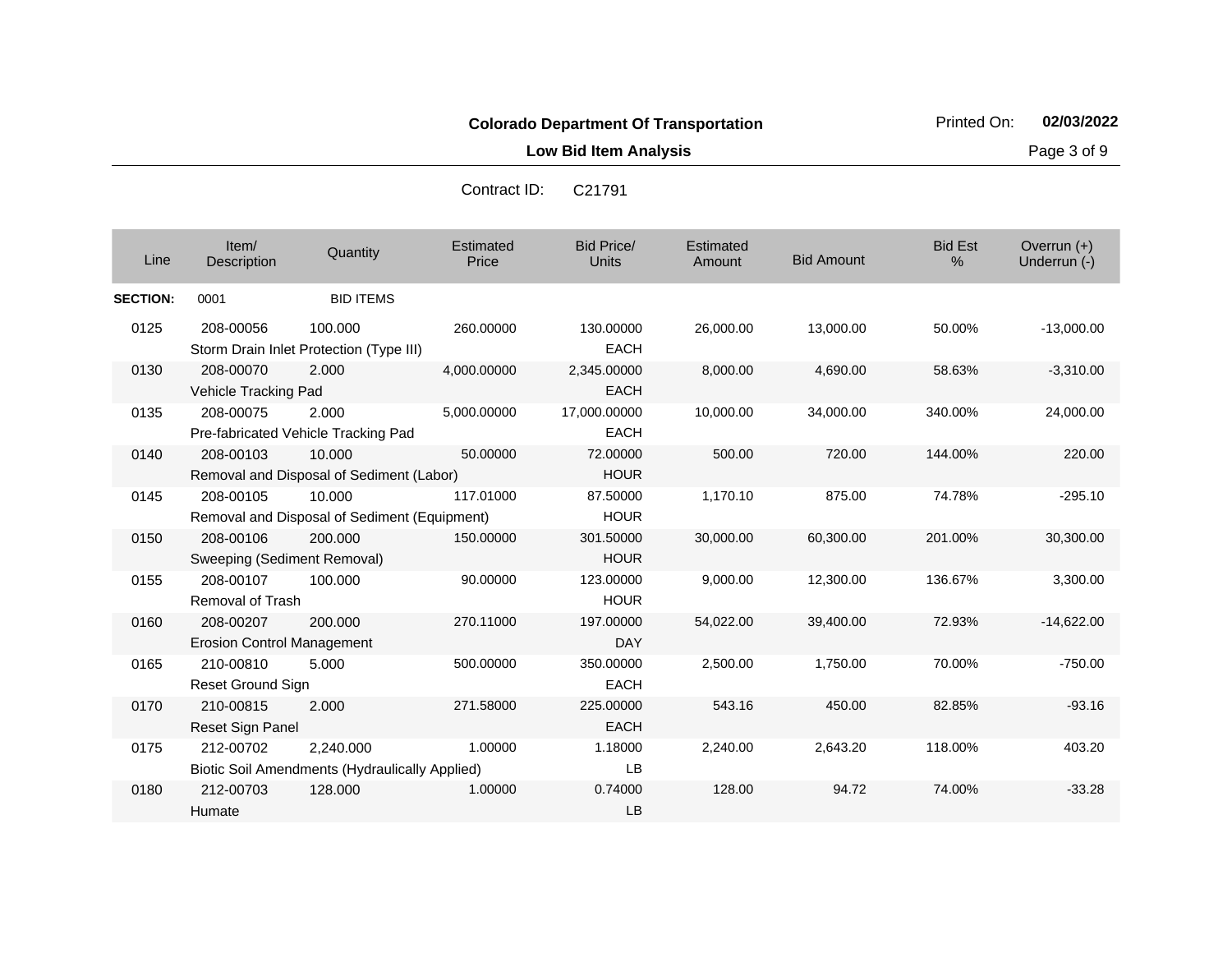**Low Bid Item Analysis Page 4 of 9** 

| Line            | Item/<br>Description                      | Quantity                                                  | Estimated<br>Price | <b>Bid Price/</b><br><b>Units</b> | Estimated<br>Amount | <b>Bid Amount</b> | <b>Bid Est</b><br>% | Overrun (+)<br>Underrun (-) |
|-----------------|-------------------------------------------|-----------------------------------------------------------|--------------------|-----------------------------------|---------------------|-------------------|---------------------|-----------------------------|
| <b>SECTION:</b> | 0001                                      | <b>BID ITEMS</b>                                          |                    |                                   |                     |                   |                     |                             |
| 0185            | 212-00704<br>Mycorrhizae                  | 12,800                                                    | 15.00000           | 13.50000<br><b>LB</b>             | 192.00              | 172.80            | 90.00%              | $-19.20$                    |
| 0190            | 212-00707                                 | 0.640                                                     | 800.00000          | 4,925.00000                       | 512.00              | 3,152.00          | 615.63%             | 2,640.00                    |
|                 | Seeding (Native) Hydraulic                |                                                           |                    | <b>ACRE</b>                       |                     |                   |                     |                             |
| 0195            | 217-00020<br><b>Herbicide Treatment</b>   | 60.000                                                    | 150.00000          | 175.00000<br><b>HOUR</b>          | 9,000.00            | 10,500.00         | 116.67%             | 1,500.00                    |
| 0200            | 240-00000<br>Wildlife Biologist           | 60.000                                                    | 120.00000          | 130.00000<br><b>HOUR</b>          | 7,200.00            | 7,800.00          | 108.33%             | 600.00                      |
| 0205            | 240-00010<br><b>Removal of Nests</b>      | 40.000                                                    | 110.00000          | 107.00000<br><b>HOUR</b>          | 4,400.00            | 4,280.00          | 97.27%              | $-120.00$                   |
| 0210            | 304-06000                                 | 220,000<br>Aggregate Base Course (Class 6)                | 40.00000           | 100.00000<br><b>TON</b>           | 8,800.00            | 22,000.00         | 250.00%             | 13,200.00                   |
| 0215            | 403-00720                                 | 10.000<br>Hot Mix Asphalt (Patching) (Asphalt)            | 200.00000          | 531.00000<br><b>TON</b>           | 2,000.00            | 5,310.00          | 265.50%             | 3,310.00                    |
| 0220            | 403-00721                                 | 1.500.000<br>Hot Mix Asphalt (Patching) (Asphalt)         | 40.00000           | 93.00000<br><b>SY</b>             | 60,000.00           | 139,500.00        | 232.50%             | 79,500.00                   |
| 0225            | 412-00190<br>Concrete Pavement (Patching) | 1.606.000                                                 | 160.00000          | 493.50000<br><b>SY</b>            | 256,960.00          | 792,561.00        | 308.44%             | 535,601.00                  |
| 0230            | 412-05000                                 | 330.000<br>Partial Depth Repair of Concrete Pavement      | 300.00000          | 163.60000<br><b>SF</b>            | 99,000.00           | 53,988.00         | 54.53%              | $-45,012.00$                |
| 0235            | 412-05002                                 | 330.000<br>Full Depth Repair of Concrete Pavement         | 180.00000          | 240.00000<br><b>SF</b>            | 59,400.00           | 79,200.00         | 133.33%             | 19,800.00                   |
| 0240            | 412-14000                                 | 381,522.90<br>Sawing and Sealing Concrete Pavement Joints | 1.80000            | 2.50000<br>LF                     | 686,741.22          | 953,807.25        | 138.89%             | 267,066.03                  |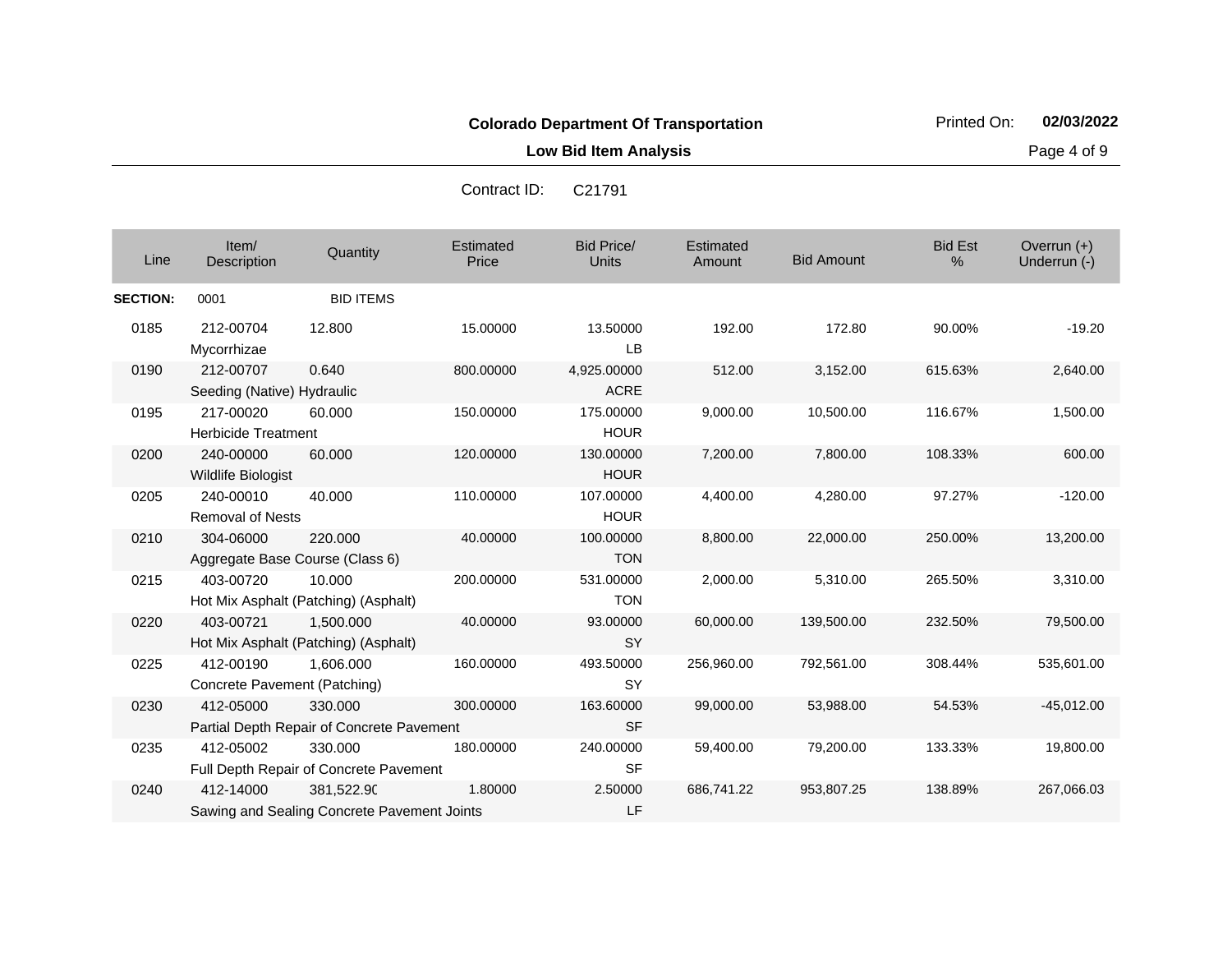| Line            | Item/<br>Description                         | Quantity                                                  | Estimated<br>Price | <b>Bid Price/</b><br>Units | Estimated<br>Amount | <b>Bid Amount</b> | <b>Bid Est</b><br>$\%$ | Overrun $(+)$<br>Underrun (-) |
|-----------------|----------------------------------------------|-----------------------------------------------------------|--------------------|----------------------------|---------------------|-------------------|------------------------|-------------------------------|
| <b>SECTION:</b> | 0001                                         | <b>BID ITEMS</b>                                          |                    |                            |                     |                   |                        |                               |
| 0245            | 412-15000                                    | 1,056.550<br>Routing and Sealing Concrete Pavement Cracks | 28.00000           | 11.25000<br><b>LF</b>      | 29,583.40           | 11,886.19         | 40.18%                 | $-17,697.21$                  |
| 0250            | 412-15060<br>Repair Concrete Cracks (Stitch) | 493,000                                                   | 35.70000           | 119.00000<br><b>EACH</b>   | 17,600.10           | 58,667.00         | 333.33%                | 41,066.90                     |
| 0255            | 519-03035                                    | 42.000<br>Place Thin Bonded Overlay (Polyester Concrete)  | 60.00000           | 965.00000<br><b>SY</b>     | 2,520.00            | 40,530.00         | 1608.33%               | 38,010.00                     |
| 0260            | 519-03055<br>Concrete)                       | 92,000<br>Furnish Thin Bonded Overlay (Polyester          | 240.00000          | 569.30000<br><b>CF</b>     | 22,080.00           | 52,375.60         | 237.21%                | 30,295.60                     |
| 0265            | 601-10400<br><b>Drilled Hole</b>             | 100.000                                                   | 80.00000           | 93.00000<br><b>EACH</b>    | 8,000.00            | 9,300.00          | 116.25%                | 1,300.00                      |
| 0270            | 606-00302<br>System)                         | 5,250.000<br>Guardrail Type 3 (31 Inch Midwest Guardrail  | 36.00000           | 32.60000<br>LF             | 189,000.00          | 171,150.00        | 90.56%                 | $-17,850.00$                  |
| 0275            | 606-01340<br>End Anchorage Type 3D           | 3.000                                                     | 920.00000          | 1,418.00000<br><b>EACH</b> | 2,760.00            | 4,254.00          | 154.13%                | 1,494.00                      |
| 0280            | 606-02003<br>End Anchorage (Nonflared)       | 11.000                                                    | 3,800.00000        | 3,384.00000<br><b>EACH</b> | 41,800.00           | 37,224.00         | 89.05%                 | $-4,576.00$                   |
| 0285            | 607-00005<br><b>End Post</b>                 | 32,000                                                    | 320.00000          | 656.00000<br><b>EACH</b>   | 10,240.00           | 20,992.00         | 205.00%                | 10,752.00                     |
| 0290            | 607-00010<br>Corner and Line Brace Post      | 258,000                                                   | 360.00000          | 811.00000<br><b>EACH</b>   | 92,880.00           | 209,238.00        | 225.28%                | 116,358.00                    |
| 0295            | 607-11350<br>Fence Deer                      | 58,249.000                                                | 7.86000            | 10.12000<br>LF             | 457,837.14          | 589,479.88        | 128.75%                | 131,642.74                    |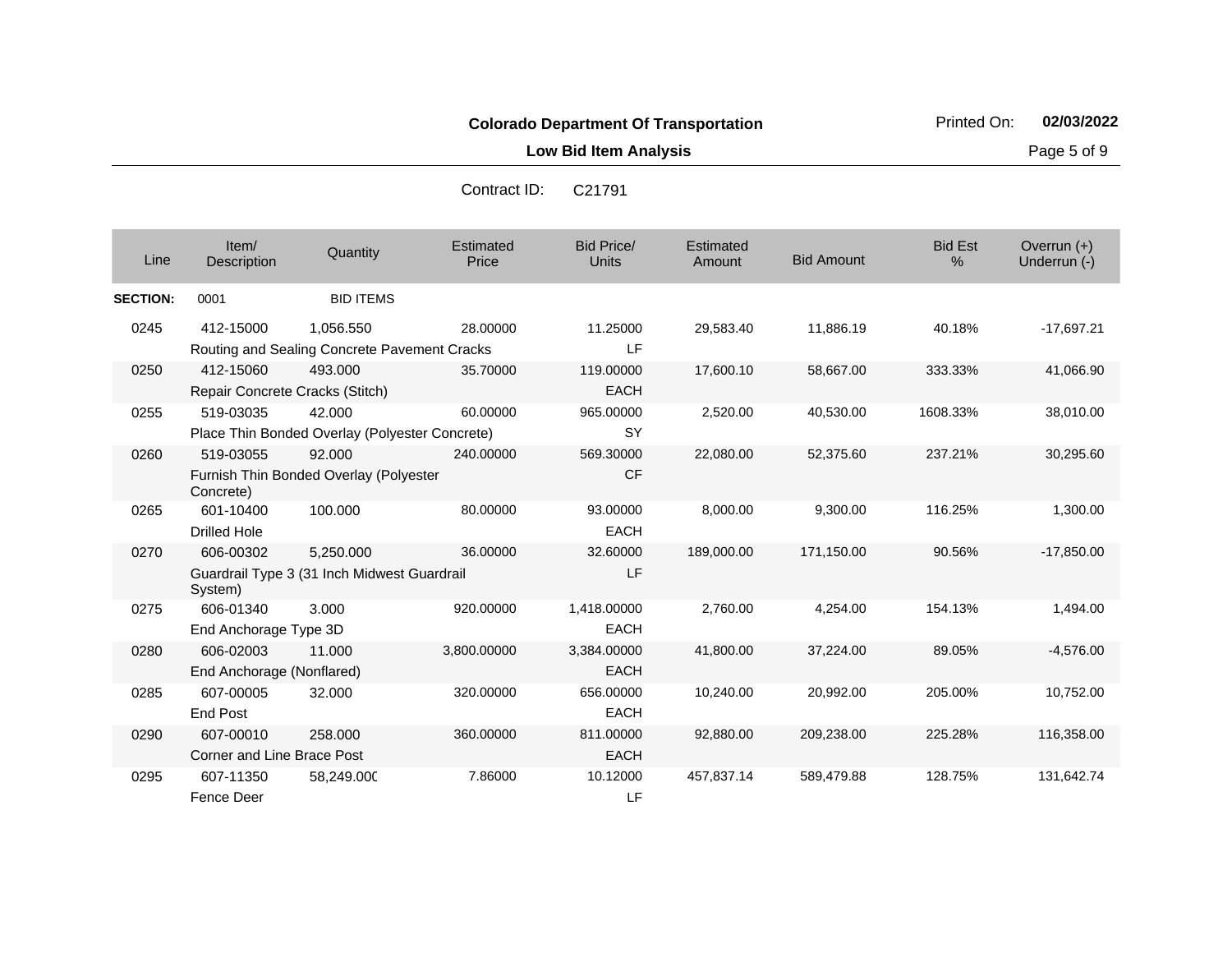**Low Bid Item Analysis Page 6 of 9** 

| Contract ID: | C <sub>21791</sub> |
|--------------|--------------------|
|              |                    |

| Line            | Item/<br>Description                             | Quantity         | Estimated<br>Price | <b>Bid Price/</b><br><b>Units</b> | Estimated<br>Amount | <b>Bid Amount</b> | <b>Bid Est</b><br>% | Overrun (+)<br>Underrun (-) |
|-----------------|--------------------------------------------------|------------------|--------------------|-----------------------------------|---------------------|-------------------|---------------------|-----------------------------|
| <b>SECTION:</b> | 0001                                             | <b>BID ITEMS</b> |                    |                                   |                     |                   |                     |                             |
| 0300            | 607-11360<br>Fence Deer (Special)                | 580.000          | 10.90000           | 14.00000<br>LF                    | 6,322.00            | 8,120.00          | 128.44%             | 1,798.00                    |
| 0305            | 607-11525<br>Fence (Plastic)                     | 5,000.000        | 3.03000            | 1.88000<br>LF                     | 15,150.00           | 9,400.00          | 62.05%              | $-5,750.00$                 |
| 0310            | 607-60002<br><b>Game Ramp</b>                    | 31.000           | 8,000.00000        | 9,155.00000<br><b>EACH</b>        | 248,000.00          | 283,805.00        | 114.44%             | 35,805.00                   |
| 0315            | 607-60116<br>16 Foot Gate                        | 1.000            | 3,072.00000        | 2,750.00000<br><b>EACH</b>        | 3,072.00            | 2,750.00          | 89.52%              | $-322.00$                   |
| 0320            | 608-00000<br><b>Concrete Sidewalk</b>            | 15.000           | 250.00000          | 350.00000<br><b>SY</b>            | 3,750.00            | 5,250.00          | 140.00%             | 1,500.00                    |
| 0325            | 609-60011<br>Curb Type 6 (Section M)             | 30.000           | 40.00000           | 160.00000<br>LF                   | 1,200.00            | 4,800.00          | 400.00%             | 3,600.00                    |
| 0330            | 611-00029<br>28 Ft Deer Guard                    | 2.000            | 75,000.00000       | 2,500.00000<br><b>EACH</b>        | 150,000.00          | 5,000.00          | 3.33%               | $-145,000.00$               |
| 0335            | 612-00052<br>Reflector                           | 600.000          | 47.00000           | 65.00000<br><b>EACH</b>           | 28,200.00           | 39,000.00         | 138.30%             | 10,800.00                   |
| 0340            | 612-00060<br>Reflector (Median Barrier)          | 300.000          | 41.91000           | 100.00000<br><b>EACH</b>          | 12,573.00           | 30,000.00         | 238.61%             | 17,427.00                   |
| 0345            | 612-01080<br>Barrier Striping (6 Inch)           | 8,600.000        | 2.50000            | 4.00000<br>LF                     | 21,500.00           | 34,400.00         | 160.00%             | 12,900.00                   |
| 0350            | 613-01200<br>2 Inch Electrical Conduit (Plastic) | 20.000           | 30.81000           | 44.00000<br>LF                    | 616.20              | 880.00            | 142.81%             | 263.80                      |
| 0355            | 613-07002<br>Type Two Pull Box                   | 2.000            | 1,354.43000        | 2,645.00000<br><b>EACH</b>        | 2,708.86            | 5,290.00          | 195.29%             | 2,581.14                    |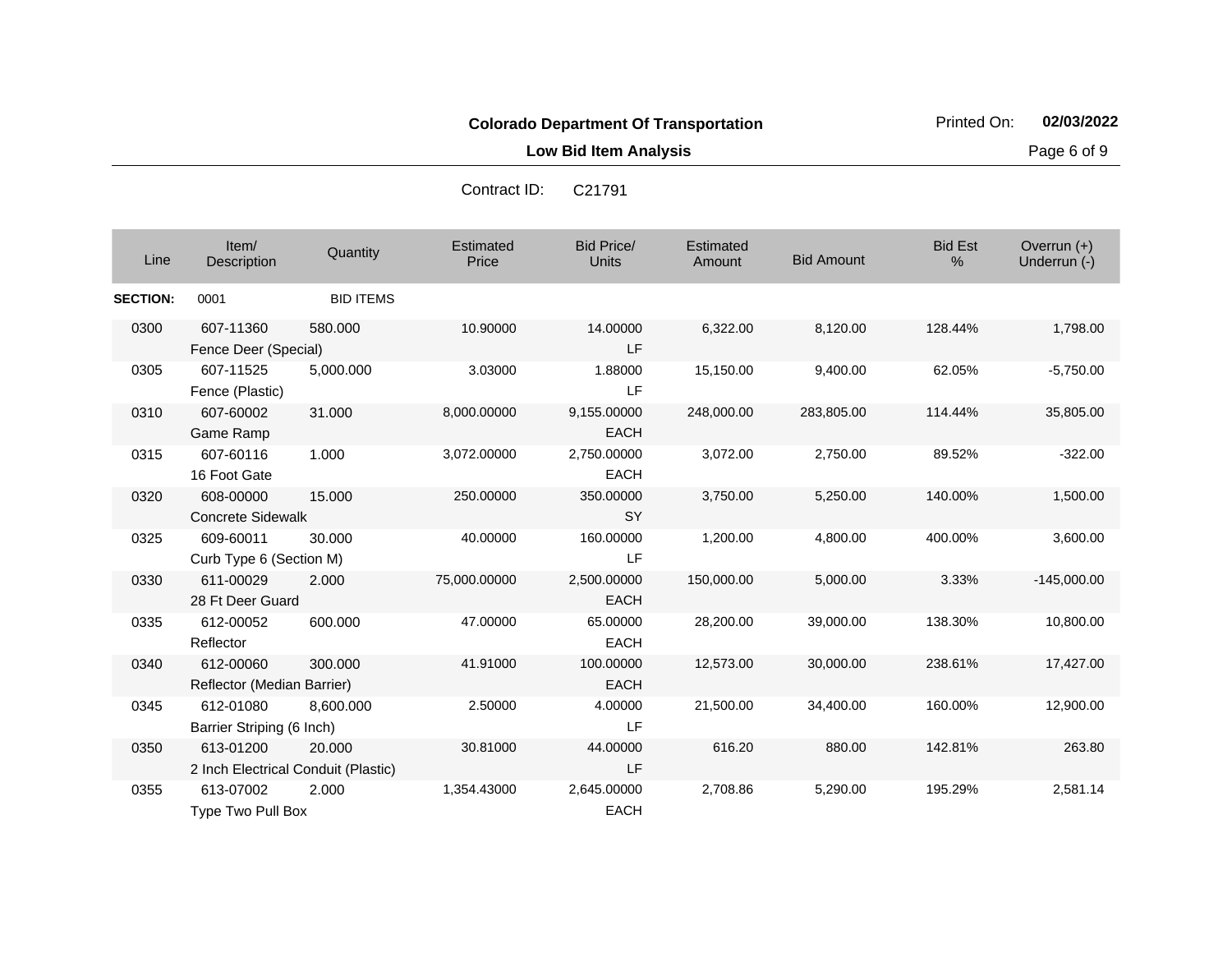**Low Bid Item Analysis Page 7 of 9** 

| Contract ID: | C <sub>21791</sub> |  |
|--------------|--------------------|--|
|              |                    |  |

| Line            | Item/<br><b>Description</b>                  | Quantity                                             | <b>Estimated</b><br>Price | <b>Bid Price/</b><br><b>Units</b> | Estimated<br>Amount | <b>Bid Amount</b> | <b>Bid Est</b><br>% | Overrun $(+)$<br>Underrun (-) |
|-----------------|----------------------------------------------|------------------------------------------------------|---------------------------|-----------------------------------|---------------------|-------------------|---------------------|-------------------------------|
| <b>SECTION:</b> | 0001                                         | <b>BID ITEMS</b>                                     |                           |                                   |                     |                   |                     |                               |
| 0360            | 613-10000<br>Wiring                          | 1.000                                                | 6,500.00000               | 2,444.00000<br>L S                | 6,500.00            | 2,444.00          | 37.60%              | $-4,056.00$                   |
| 0365            | 614-00012<br>Sign Panel (Class II)           | 372.000                                              | 27.00000                  | 26.00000<br><b>SF</b>             | 10,044.00           | 9,672.00          | 96.30%              | $-372.00$                     |
| 0370            | 614-00200<br>Steel Signpost (U-2)            | 108.000                                              | 27.00000                  | 35.00000<br>LF                    | 2,916.00            | 3,780.00          | 129.63%             | 864.00                        |
| 0375            | 614-01583<br>(Post & Slipbase)               | 10.000<br>Steel Sign Support (2-1/2 In Round Sch 80) | 500.00000                 | 450.00000<br><b>EACH</b>          | 5,000.00            | 4,500.00          | 90.00%              | $-500.00$                     |
| 0380            | 614-80001<br>Flashing Beacon (Solar Powered) | 2.000                                                | 3,400.00000               | 9,500.00000<br><b>EACH</b>        | 6,800.00            | 19,000.00         | 279.41%             | 12,200.00                     |
| 0385            | 614-80385<br><b>Rumble Strip</b>             | 120,000.00                                           | 0.30000                   | 1.25000<br>LF                     | 36,000.00           | 150,000.00        | 416.67%             | 114,000.00                    |
| 0390            | 620-00002<br>Field Office (Class 2)          | 1.000                                                | 28,000.00000              | 68,000.00000<br><b>EACH</b>       | 28,000.00           | 68,000.00         | 242.86%             | 40,000.00                     |
| 0395            | 620-00012<br>Field Laboratory (Class 2)      | 1.000                                                | 26,000.00000              | 61,225.00000<br><b>EACH</b>       | 26,000.00           | 61,225.00         | 235.48%             | 35,225.00                     |
| 0400            | 620-00020<br><b>Sanitary Facility</b>        | 1.000                                                | 2,500.00000               | 14,000.00000<br>EACH              | 2,500.00            | 14,000.00         | 560.00%             | 11,500.00                     |
| 0405            | 625-00001<br>Construction Surveying (Hourly) | 150.000                                              | 183.75000                 | 220.00000<br><b>HOUR</b>          | 27,562.50           | 33,000.00         | 119.73%             | 5,437.50                      |
| 0410            | 626-00000<br>Mobilization                    | 1.000                                                | 400,000.00000             | 201,000.00000<br>L S              | 400,000.00          | 201,000.00        | 50.25%              | $-199,000.00$                 |
| 0415            | 626-01113                                    | 200.000<br>Public Information Management (Tier III)  | 80.00000                  | 75.00000<br><b>DAY</b>            | 16,000.00           | 15,000.00         | 93.75%              | $-1,000.00$                   |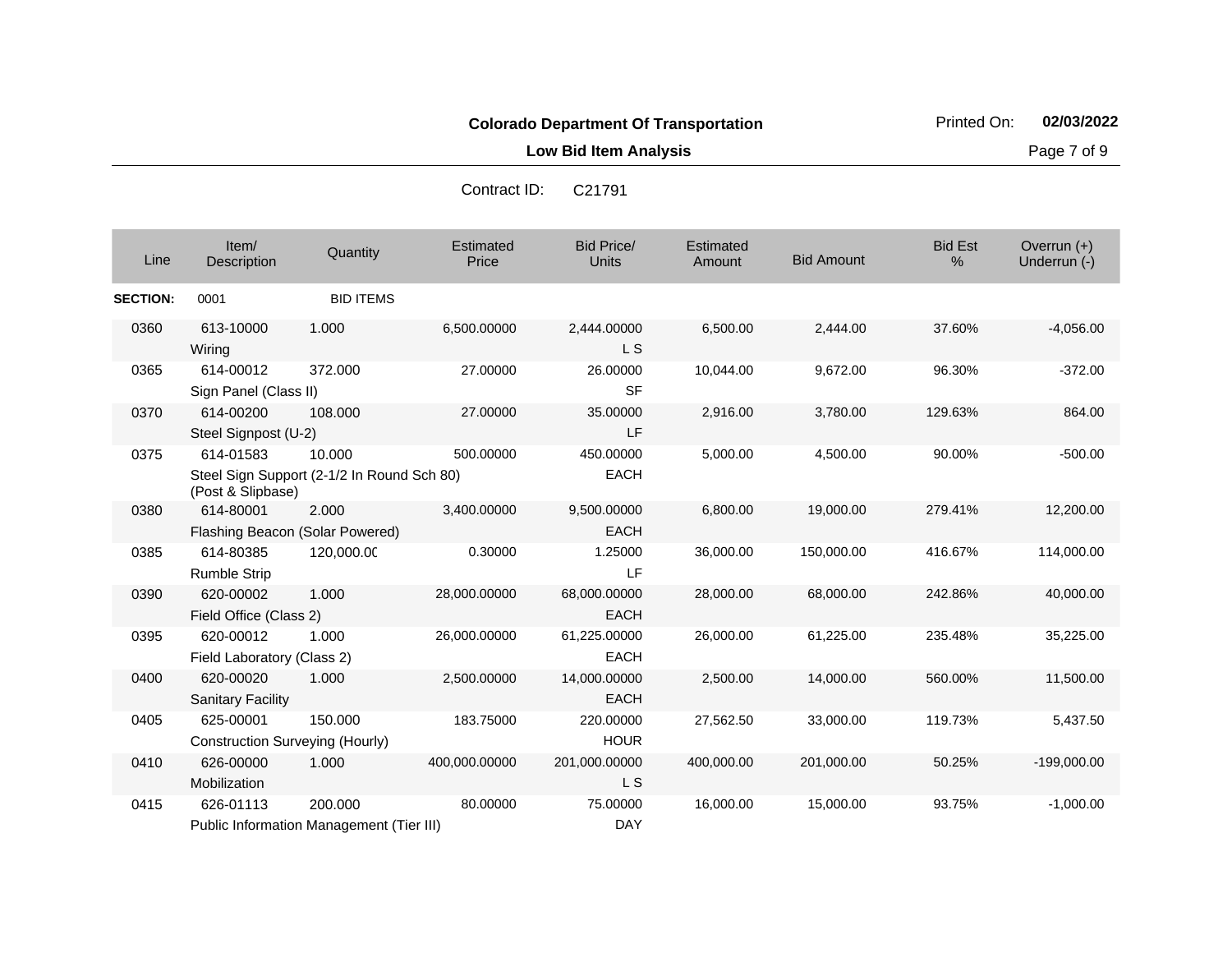**Low Bid Item Analysis Page 8 of 9** 

Co

| ontract ID: | C <sub>21791</sub> |  |
|-------------|--------------------|--|
|             |                    |  |

| Line            | Item/<br>Description                                                                         | Quantity                                                | <b>Estimated</b><br>Price | <b>Bid Price/</b><br><b>Units</b> | Estimated<br>Amount | <b>Bid Amount</b> | <b>Bid Est</b><br>% | Overrun $(+)$<br>Underrun (-) |
|-----------------|----------------------------------------------------------------------------------------------|---------------------------------------------------------|---------------------------|-----------------------------------|---------------------|-------------------|---------------------|-------------------------------|
| <b>SECTION:</b> | 0001                                                                                         | <b>BID ITEMS</b>                                        |                           |                                   |                     |                   |                     |                               |
| 0420            | 627-00008                                                                                    | 124.000<br><b>Modified Epoxy Pavement Marking</b>       | 100.00000                 | 225.00000<br><b>GAL</b>           | 12,400.00           | 27,900.00         | 225.00%             | 15,500.00                     |
| 0425            | 627-00013                                                                                    | 71.000<br>Pavement Marking Paint (High Build)           | 104.00000                 | 125.00000<br>GAL                  | 7,384.00            | 8,875.00          | 120.19%             | 1,491.00                      |
| 0430            | 627-01010<br>5,150.000<br>17.42000<br>Preformed Plastic Pavement Marking (Type<br>I)(Inlaid) |                                                         |                           | 12.00000<br><b>SF</b>             | 89,713.00           | 61,800.00         | 68.89%              | $-27,913.00$                  |
| 0435            | 627-02010<br>(Inlaid)                                                                        | 203.000<br>Preformed Plastic Pavement Marking (Type II) | 20,00000                  | 15.00000<br><b>SF</b>             | 4,060.00            | 3,045.00          | 75.00%              | $-1,015.00$                   |
| 0440            | 630-00000<br>Flagging                                                                        | 150.000                                                 | 30.00000                  | 35.90000<br><b>HOUR</b>           | 4,500.00            | 5,385.00          | 119.67%             | 885.00                        |
| 0445            | 630-00007<br><b>Traffic Control Inspection</b>                                               | 74.000                                                  | 300.00000                 | 373.00000<br><b>DAY</b>           | 22,200.00           | 27,602.00         | 124.33%             | 5,402.00                      |
| 0450            | 630-00012<br><b>Traffic Control Management</b>                                               | 185.000                                                 | 900.00000                 | 1,415.00000<br><b>DAY</b>         | 166,500.00          | 261,775.00        | 157.22%             | 95,275.00                     |
| 0455            | 630-00015                                                                                    | 10.000<br>Uniformed Traffic Control Coordination        | 40.00000                  | 25.65000<br><b>HOUR</b>           | 400.00              | 256.50            | 64.13%              | $-143.50$                     |
| 0460            | 630-80335                                                                                    | 8.000<br>Barricade (Type 3 M-A) (Temporary)             | 200.00000                 | 61.50000<br><b>EACH</b>           | 1,600.00            | 492.00            | 30.75%              | $-1,108.00$                   |
| 0465            | 630-80341                                                                                    | 36,000<br>Construction Traffic Sign (Panel Size A)      | 69.59000                  | 41.00000<br><b>EACH</b>           | 2,505.24            | 1,476.00          | 58.92%              | $-1,029.24$                   |
| 0470            | 630-80342                                                                                    | 102.000<br>Construction Traffic Sign (Panel Size B)     | 90.17000                  | 51.25000<br><b>EACH</b>           | 9,197.34            | 5,227.50          | 56.84%              | $-3.969.84$                   |